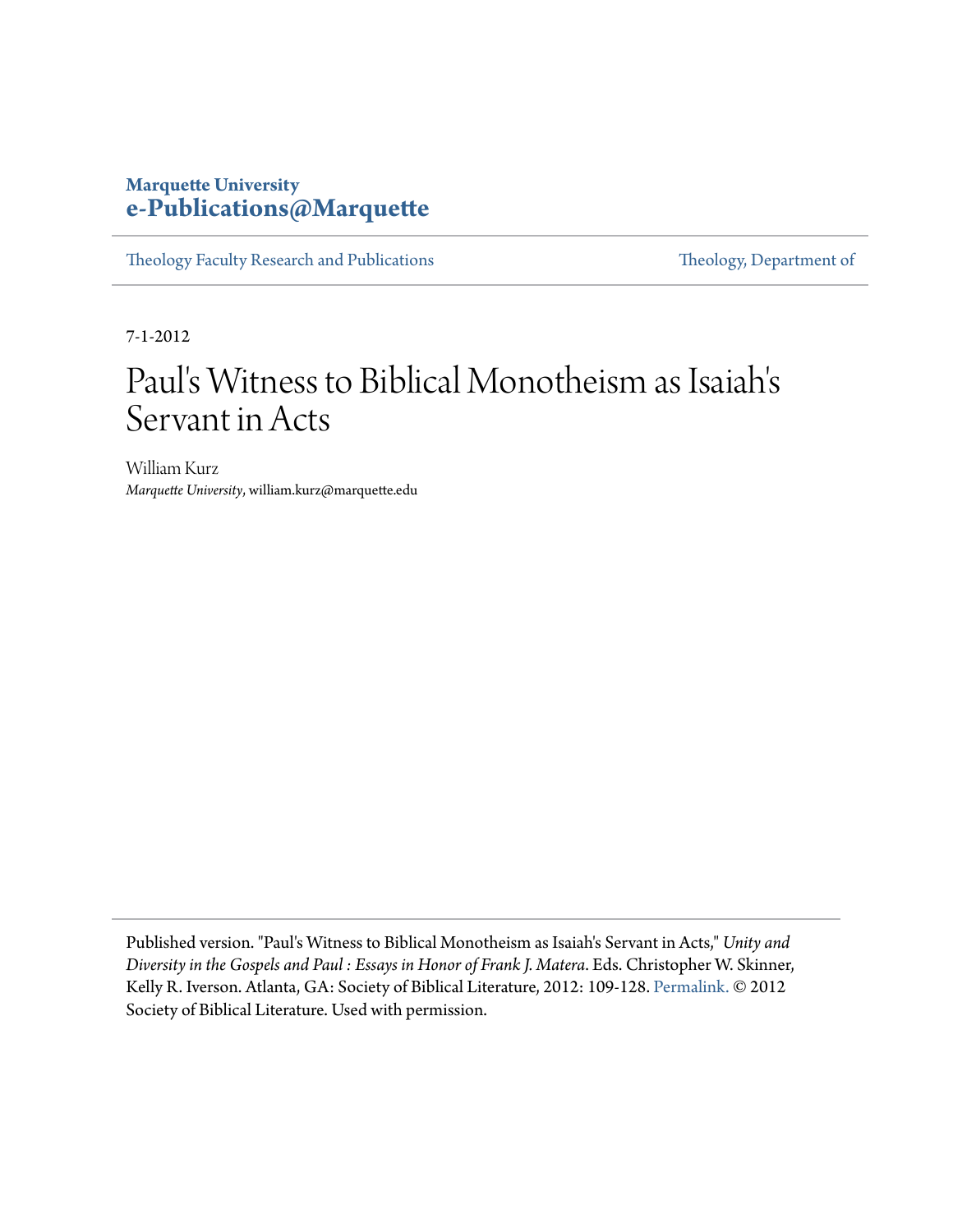### PAUL'S WITNESS TO BIBLICAL MONOTHEISM AS ISAIAH'S SERVANT IN ACTS

*William* S. *Kurz, S./.* 

It is an honor to submit an essay for this Festschrift for Father Frank Matera, who contributes so much to our professional lives as scholar and colleague. Because of his solicitude for elaborating responsible theological approaches to Scripture based on scholarly historical and literary foundations, I dedicate to him these theological investigations into the significance of monotheism in Paul's Gentile mission in Acts. How does the mission of the Servant of God in Isaiah influence the portrayal in Acts of Paul's witness to the one living God and rejection of pagan idolatry and worship?

#### **INTRODUCTION**

The influence of the book of Isaiah on Luke and Acts has been widely discussed and generally admitted.' It has also become a consensus that Luke

<sup>1.</sup> See esp. Peter Mallen, *The Reading and Transformation of Isaiah in Luke-Acts* (LNTS 367; New York: T&T Clark, 2008); Kenneth Duncan Litwak, *Echoes of Scripture in Luke·Acts: Telling the Story of Gods People Intertextually* (JSNTSup 282; London: T&T Clark, 2005); David W. Pao, *Acts and the Isaianic New Exodus* (Grand Rapids: Baker Academic, 2000); Luke Timothy Johnson, *Septuagintal Midrash in the Speeches of Acts* (Milwaukee: Marquette University Press, 2002); Mark L. Strauss, *The Davidic Messiah in Luke·Acts: The Promise and Its Fulfillment in Lukan Christology*  (JSNTSup 110; Sheffield: Sheffield Academic Press, 1995); Darrell Bock, "Scripture and the Realization of God's Promises;' in *Witness to the Gospel: The Theology of Acts*  (ed. I. Howard Marshall and David Peterson; Grand Rapids: Eerdmans, 1998), 41-62, esp. 56-58; Andreas J. Kostenberger and Peter T. O'Brien, *Salvation to the Ends of the Earth: A Biblical Theology of Mission* (New Studies in Biblical Theology II; Downers Grove, Ill.: InterVarsity Press, 2001), esp. ch. 2, "The Old Testament;' 25-53; and ch.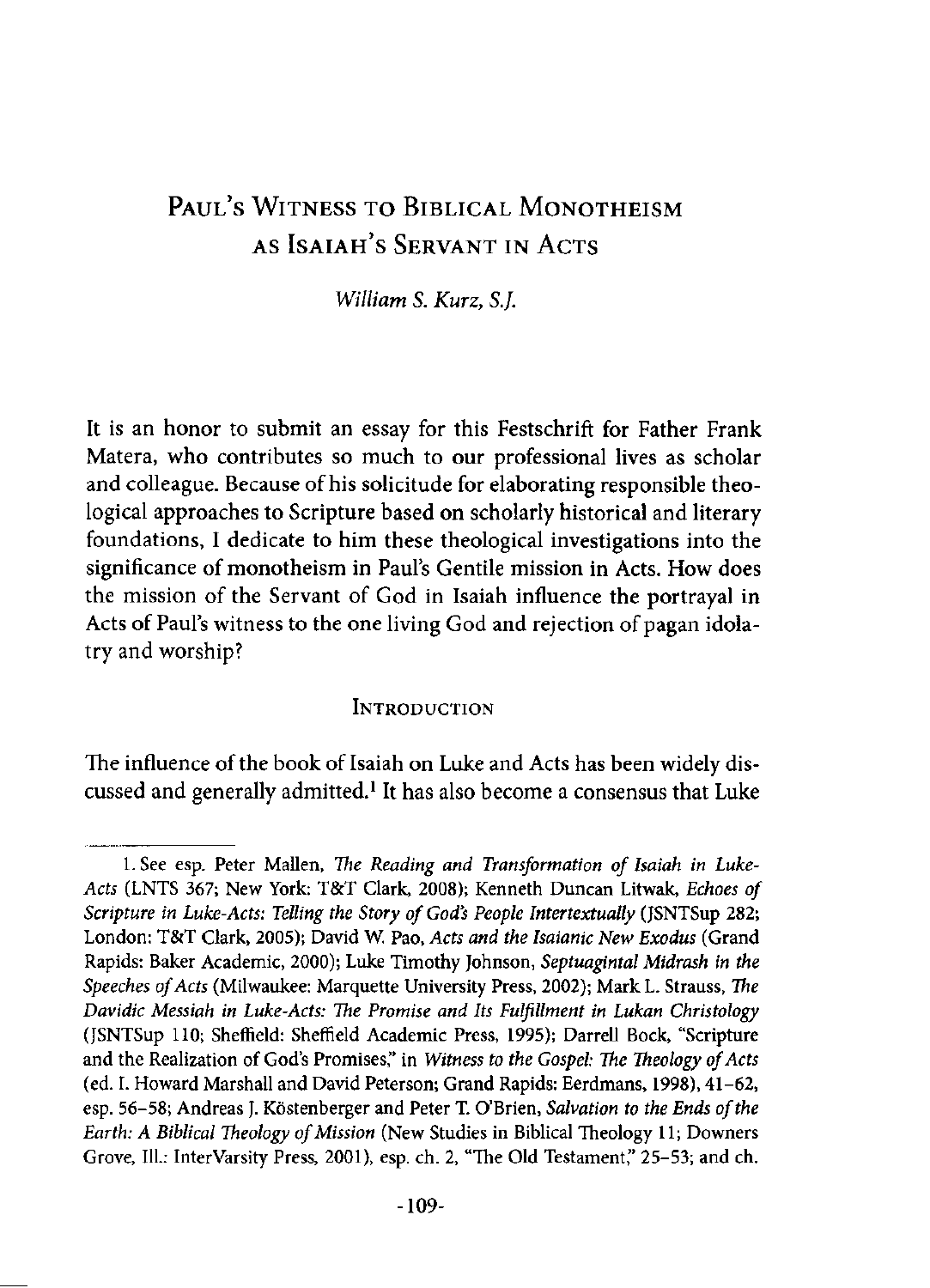used the Septuagint (LXX) Isaiah rather than pre-Masoretic Hebrew texts. The Greek translations of Luke's time had already applied and modified the theology of Hebrew Isaiah in usually small but sometimes significant ways.<sup>2</sup> It is also important to realize that the Lukan author was not aware that the especially influential section, "Second Isaiah," was a separate writing by a later author. Rather, Luke read the canonical Isaiah as a unified biblical book. 3

Emphasis on Isaian influence on Luke-Acts does not discount the major effect of other jewish Scriptures on Lukan narrative and theology. Commonly discussed are the Lukan theme of jesus as the Deuteronomic "prophet like Moses" (Deut 18:15 in Acts 3:22-23; 7:37), and the messianic foreshadowing of Jesus in the Psalms, interpreted as authored by David and prophesying David's descendant jesus (Pss 16:8-11; 110:] in

2. For the LXX see joseph Ziegler, ed., *Isaias* (vol. 14 of *Septuaginta: Vetus Testamentum Graecum, Auctoritate Academiae Scientiarum Gottingensis editum;* **3rd**  ed.; Göttingen: Vandenhoeck & Ruprecht, 1983). Unless otherwise specified, English **translations of the LXX are taken from** *A New English Translation of the Septuagint*  and the Other Greek Translations Traditionally Included under That Title (ed. Albert **Pietersma and Benjamin G. Wright; New York: Oxford University Press, 2007). This translation (hereafter** *NETS)* **has some** unusual literalistic **spelling of names, such as Ierousalem.** 

**<sup>6, &</sup>quot;Luke-Acts:' 111-59; Daniel Marguerat. The** *First Christian Historian: Writing the '>lets of the Apostles"* (trans. Ken McKinney, Gregory j. Laughery, and Richard Bauckham; SNTSMS 121; Cambridge: Cambridge University Press, 2002), 224; Charles A. Kimball, *Jesus' Exposition of the Old Testament in Lukes Gospel* ()SNTSup 94; Sheffield: jSOT Press, 1994); R. E. Clements, "A Light to the Nations: A Central Theme of the **Book of Isaiah," in** *Forming Prophetic Literature: Essays on Isaiah and the Twelve in Honor of John* D. W. *Watts* (ed. james W. Watts and Paul R. House; jSOTSup 235; Sheffield: Sheffield Academic Press, 1996), 57-69, esp. 64-68; Robert F. O'Toole, "How Does Luke Portray jesus as Servant of YHWH?" *Bib* 81 (2000): 328-46; Thomas S. **Moore, "The Lukan Great Commission and the Isaianic Servant;'** *BSac* **154 (1997):**  47-60; idem, "'To the End of the Earth': The Geographical and Ethnic Universalism of Acts 1:8 in Light of Isaianic Influence on Luke," *JETS* 40 (1997): 389-99; Steve Moyise, ed., The *Old Testament in the New Testament: Essays in Honour ofJ.* L. *North* ()SNTSup 189; Sheffield: Sheffield Academic Press, 2000); Robert L. Brawley, *Text to Text Pours Forth Speech: Voices of Scripture in Luke-Acts* **(Indiana Studies in Biblical Literature;**  Bloomington: Indiana University Press, 1995); G. K. Beale, "Isaiah VI 9-13: A Retributive Taunt against Idolatry;' *VT* 41 (1991): 257-78.

<sup>3.</sup> See Mallen, *Reading and Transformation of Isaiah,* 204. Cf. Mark Walter Koehne, "The Septuagintal Isaian Use of NOMO<sub>E</sub> in the Lukan Presentation Narrative" (PhD diss., Marquette University, 2010), 163-66.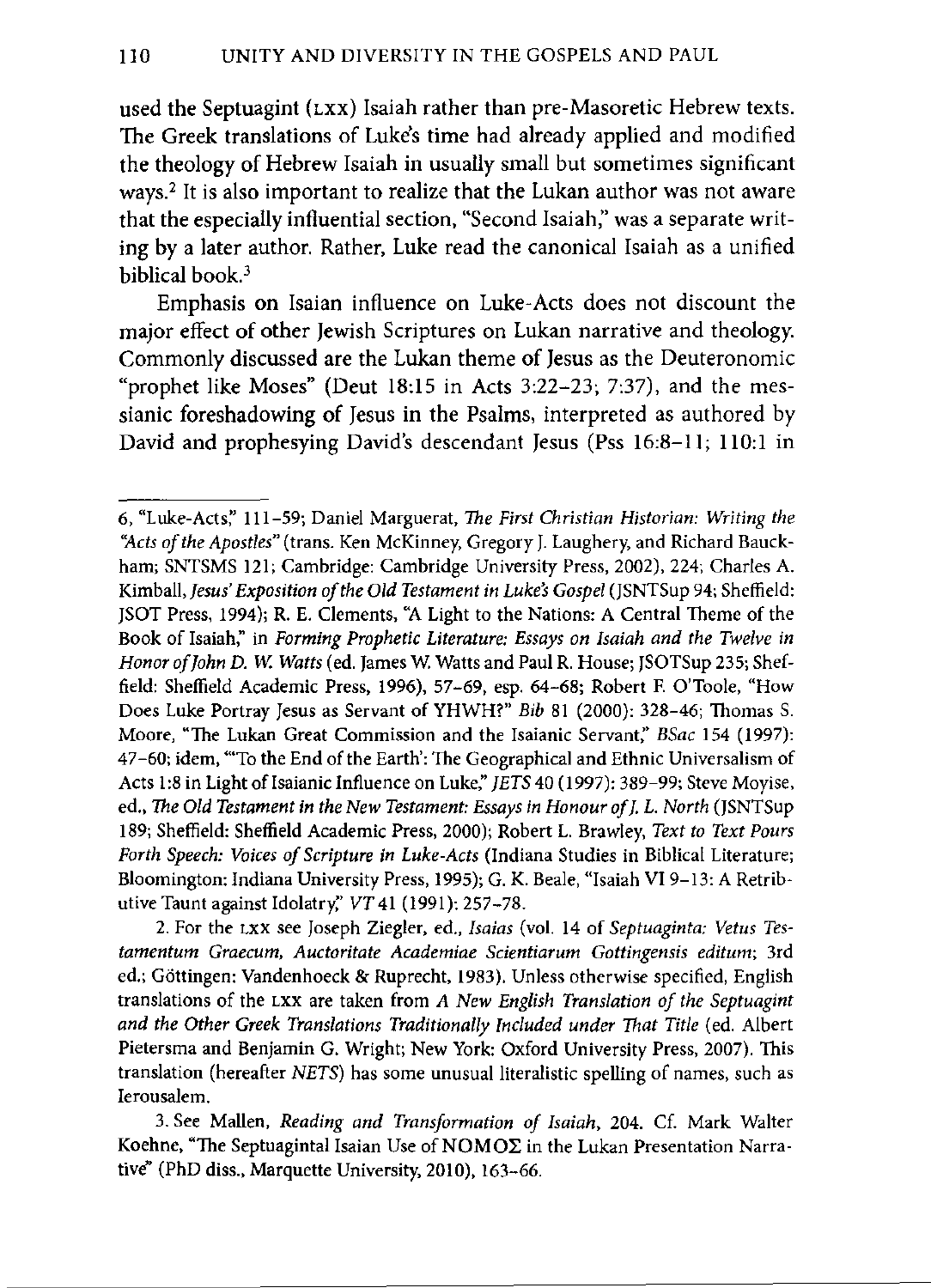Acts 2:24-36).<sup>4</sup> In fact, the only biblical book that Luke-Acts appeals to more than Isaiah is the book of Psalms.<sup>5</sup> Many have wondered which specific Scripture passages justify the repeated claims in Luke-Acts that Scripture prophesies that the Messiah must suffer (Luke 24:26, 46; Acts 3:18; 17:3; 26:23). Joshua Jipp argues that the Lukan author found the suffering and exalted Messiah primarily in the psalms and their depiction of King David's sufferings and vindications.6

Scholars have also discussed echoes from Isaiah's Suffering Servant in the Lukan passion account.<sup>7</sup> Less has been written about how in Acts and in Isaiah as understood during the Second Temple period, the Servant's focus on the nations is an organic development from Israel's promotion of monotheism and denunciation of pagan idolatry.

In this essay I will try to demonstrate how what at times appear to be digressions in Acts have an earnest theological purpose. They illustrate that Paul's servant mission to the Gentiles, from cultivated philosophers in Athens (Acts 17) to rustic "barbarians" at Lystra (Acts 14:8-18), had to combat ingrained cultures of polytheism and idolatry. In Acts, Paul grounded the Christian message to Gentiles in his monotheistic belief in the one living God who is both creator of everything and judge of all humans.

The explicit quotation of Isa 53:7-8 LXX in Acts 8:32-33 corroborates the Lukan application of Isaiah's Servant to Jesus in Acts. Clear allusions to other Isaian Servant passages (for Jesus in Luke 2:32 and Acts 26:23; for Paul and Barnabas in Acts 13:47) confirm this Isaianic influence on Luke-Acts. I hope that a closer look at the whole of septuagintal Isaiah may expose additional significant Isaian contexts and background for portraying the ministries of Jesus and of his followers. Already acknowledged Lukan applications of the Isaian Servant of the Lord to Jesus and his followers include being called by God from the womb (e.g., Isa 49:1), servant

7. Cf. *'esus and the Suffering Servant: Isaiah* 53 *and Christian Origins* (ed. William **H. Bellinger Jr. and William R. Farmer; Harrisburg. Pa.: Trinity Press International,**  1998); P. B. Decock, "The Understanding of Isaiah 53:7-8 in Acts 8:32-33," *Neot 14*  (1981): 111-33.

**<sup>4.</sup> See esp. Strauss,** *Davidic Messiah in Luke-Acts.* 

<sup>5.</sup> Mallen, *Reading and Transformation of Isaiah, 3.* 

<sup>6.</sup> Joshua W Jipp, "Luke's Scriptural Suffering Messiah: A Search for Precedent, a Search for Identity," *CBQ 72 (2010): 255-74, esp. 257, where he cites David L. Tiede, Prophecy and History in Luke-Acts* (Philadelphia: Fortress, 1980),20. Cf. Mallen, *Reading and Transformation of Isaiah, 20.*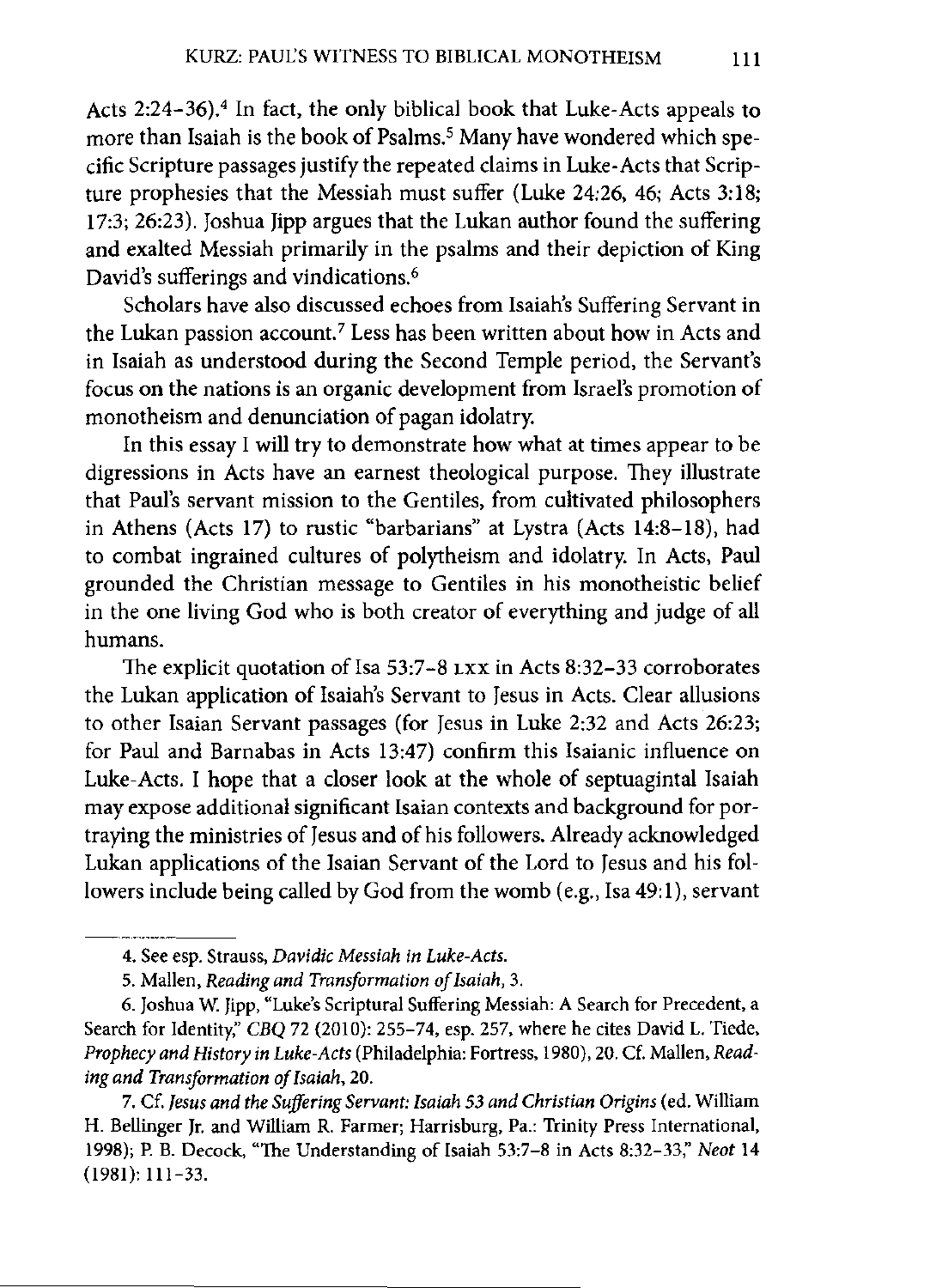ministry to Jews and to all nations (49:6), and suffering as part of the Servant's calling (53:7-8).

> MONOTHEISTIC MISSION TO THE NATIONS OF THE SERVANT IN ISAIAH AND IN ACTS

Less frequently treated is how the Isaian servant outreach to the nations promotes Israel's monotheism and combats pagan idolatry. This is particularly evident in Paul's ministry to Gentiles in later parts of Acts. $8$  To contextualize the portrayal of outreach to the nations in Acts, let us trace septuagintal Isaiah's themes of God's relationship not only to his chosen people Israel but to all the nations of the world that he created, and Israel's corresponding role in making God known to these nations.

Although Christians added christological developments to their proclamation of only one living God, they maintained the biblical tradition of God's universal care for all humans and nations he created, and his condemnation of human worship of other gods. Their preaching of biblical monotheism (in Christian form) to Gentiles jarred with their hostile pagan environment and culture of polytheism, magic, and occult public practices. This clash with pagan culture and religion brought intense resistance to Paul's servant testimony to God.<sup>9</sup>

In referring to the LXX of Isaiah, one must be careful not to identify the theology and focus of various sections of the Hebrew book of Isaiah with the linguistic reformulations and theological adaptations of Isaiah as a whole in the LXX. Neither Hebrew nor Greek texts of Isaiah fully accords with the emphases and theological adaptations of Isaiah in Luke and Acts. Questions calling for particular distinctions are the meaning and function of universalism in Isaiah.

<sup>-------</sup> **8. In this essay I develop my earlier observations about the Isaian servant mission to the nations in "From the Servant in Isaiah to Jesus and the Apostles in Luke-Acts**  to Christians Today: Spirit-Filled Witness to the Ends of the Earth;' in *Between Experience and Interpretation: Engaging the Writings of the New Testament* **(ed. Mary F.**  Foskett and O. Wesley Allen Ir.; Nashville: Abingdon, 2008), 175-94.

<sup>9.</sup> Cf. C. Kavin Rowe, "The Book of Acts and the Cultural Explication of the Identity of God;' in *The Word Leaps the Gap: Essays on Scripture and Theology in Honor of Richard B. Hays* (ed. I. Ross Wagner, C. Kavin Rowe, and A. Katherine Grieb; Grand Rapids: Eerdmans, 2008), 244-66.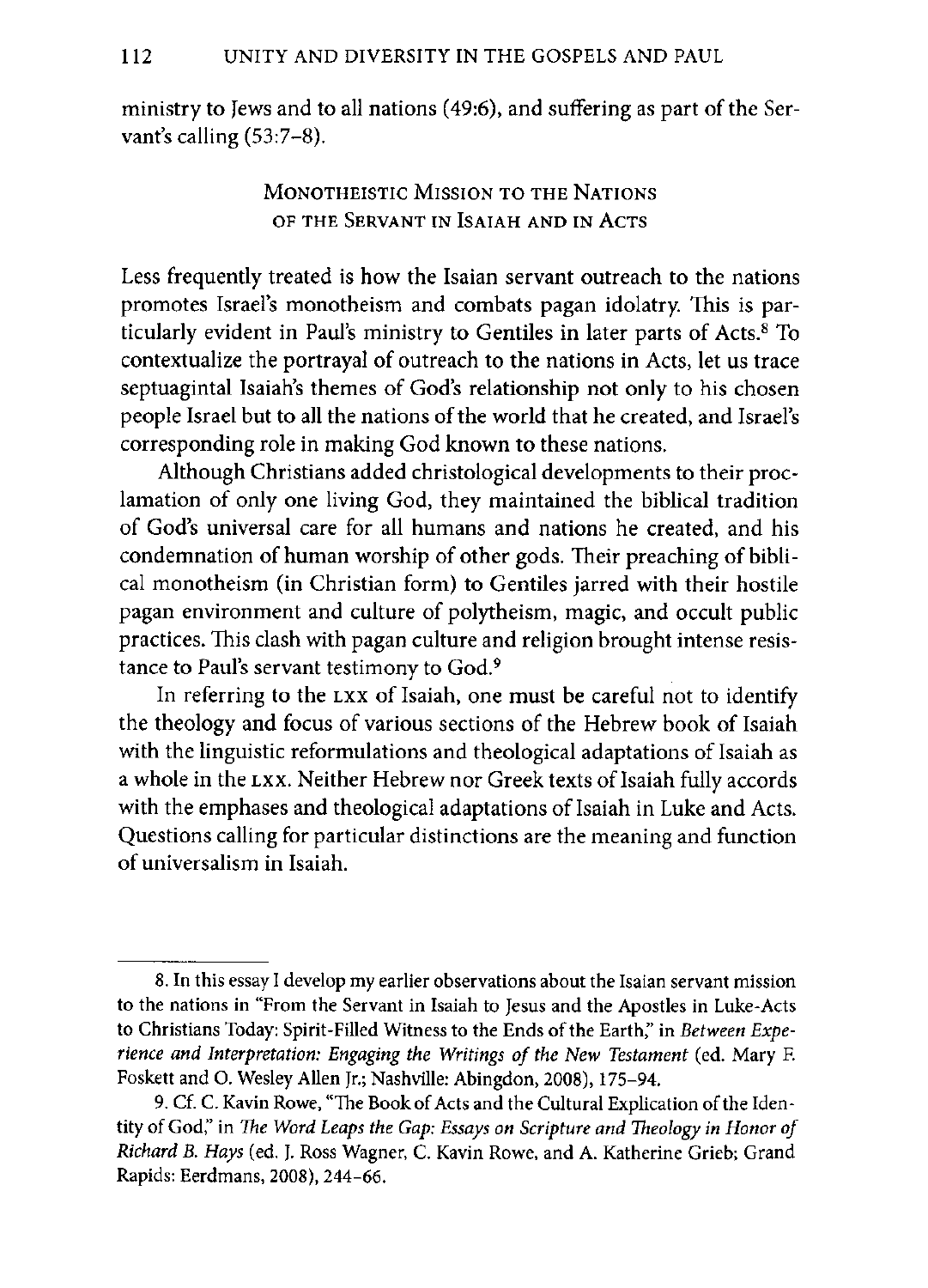Original meanings of Isaiah, especially the prophecies in Isa 40-55 (Second Isaiah) about Israel being and bringing light to the nations, have often been understood in light of their later interpretations, beginning already with the framework imposed by Isa 56-66 (Third Isaiah). Initially, Isa 40-55 was not as universalist about including Gentiles *as Gentiles* within the people of God as the New Testament would later interpret these chapters. Isaiah 40-55 generally presumed that Gentiles would either have to become Jews or be dependent on Jews. The book of Isaiah envisaged all nations coming *to Jerusalem* in a centripetal direction to be taught the law (e.g., Isa 2). Acts, on the contrary, presents believers going out *from Jerusalem* in a centrifugal movement to the ends of the earth to incorporate the Gentiles into the people of God, while letting them **remain uncircumcised.1O** 

Moreover, the later sections of Isaiah and Old Testament writings, as they are understood in Luke-Acts and the Pauline Letters, raise new questions about other gods when they insist that the gods of other nations are not gods (e.g., Acts 17:16-31; 1 Cor 8:4-7). There is only the one God worshiped by Israel, who created and will judge the world and all peoples in it. This belief in only one God challenged more primitive Israelite presuppositions about other nations and the reality of their gods (see Hos 8:6).

What the contemporary world calls monotheism seems to have developed gradually in ancient Israel.!! At least by the time of both Paul and Luke-Acts, the Old Testament was interpreted as presenting the religion of Israel as monotheistic. Paul and Luke (and other Christians) explicitly contrasted Jewish religion to their neighbors' polytheism. Thus they denied that the gods of the Gentiles are genuine gods. Yet at least sometimes they admitted that gods worshiped by pagans had at least some reality, power, and influence on human events. Several Old Testament passages, when translated into Greek, refer to pagan gods as demons, which well before the New Testament had connotations of "evil spirits" (created by God, but not nothing).<sup>12</sup>

<sup>10. )</sup>oe1 Kaminsky and Anne Stewart, "God of All the World: Universalism and Developing Monotheism in Isaiah 40-66;' *HTR* 99 (2006): 139-63.

<sup>11.</sup> See Mark S. Smith, *The Origins of Biblical Monotheism: Israel's Polytheistic Background and the Ugaritic Texts* (Oxford: Oxford University Press, 2001).

**<sup>12.</sup> Examples include Deut 32:17 LXX, "They sacrificed to demons which were no**  gods" (RSV; δαιμόνιον, "minor divinity," later construed as "demonic spirit"); Ps 95:5 LXX, "For all the gods of the Gentiles are demons [ $\delta$ aluóvla], but the Lord made the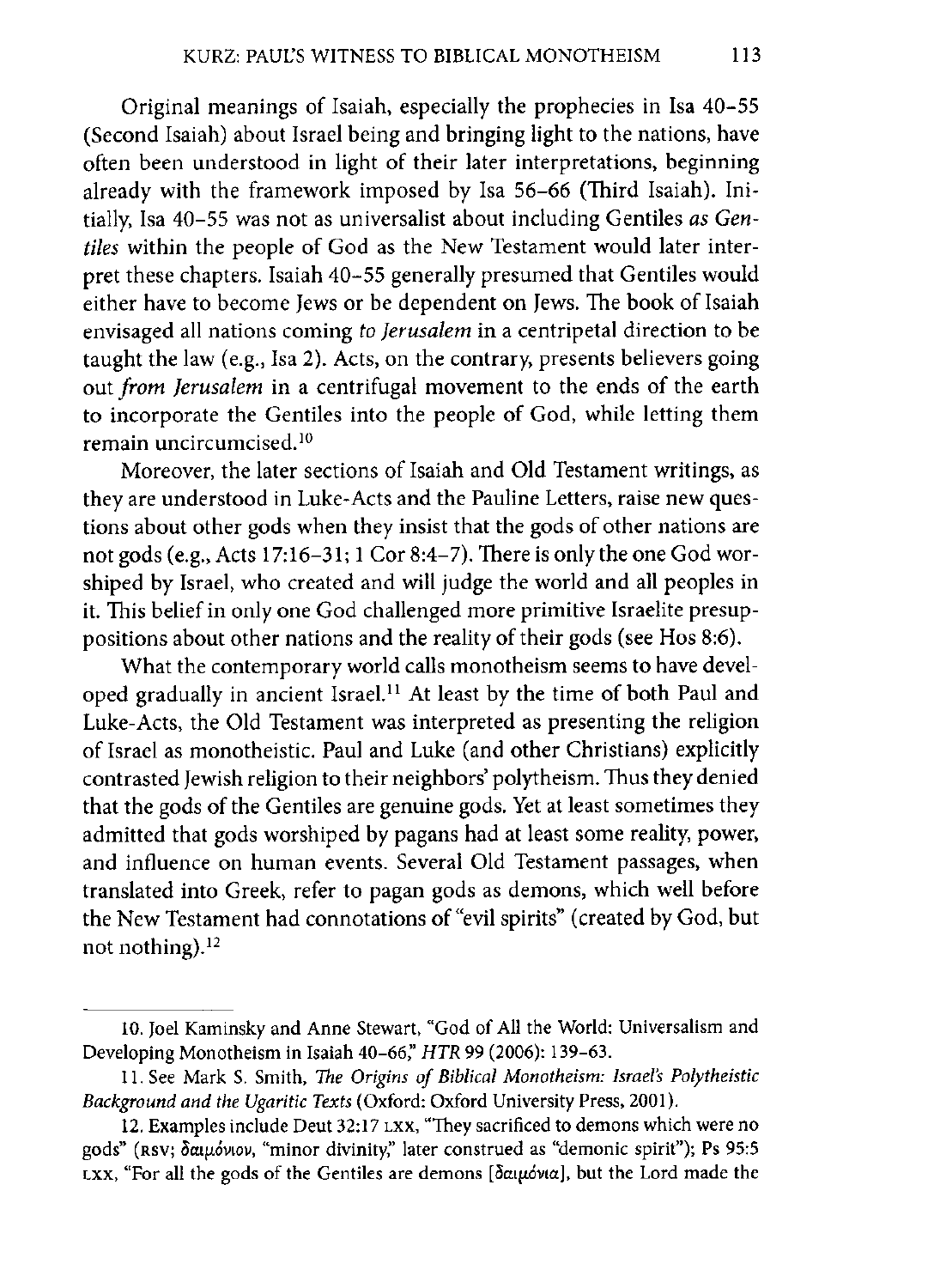Paul, for example, believed in angelic spirits and their influence on human life, as evidenced by his argument against eating food sacrificed to idols in 1 Cor 10:19-21. There, in question form, he challenges the widespread conviction among the Corinthians that idols to whom meat is sacrificed are "nothing" (v. 19). While admitting that idols and pagan gods are not gods, Paul still insists that they have some reality and power. Thus he counters, "No, I imply that what pagans sacrifice they offer to demons and not to God. I do not want you to be partners with demons. You cannot drink the cup of the Lord and the cup of demons. You cannot partake of the table of the Lord and the table of demons" (1 Cor 10:20-21 RSV).

Acts has both these ways of referring to pagan gods. It has some extreme denials that idols or the gods they represented were anything at all (e.g., Acts 17:29: "Being then God's offspring, we ought not to think that the Deity is like gold, or silver, or stone, a representation by the art and imagination of man;' RSV). However, Acts also acknowledges the reality of demonic powers involved in magic and in pagan polytheistic beliefs. This is implied in exorcisms of evil spirits (Acts 5:16; 8:7; 19:11-16), burning of magic books (Acts 19:17-19), and expulsion of the spirit of divination from the slave girl in Philippi (Acts 16:16-19). The pagan spirits are real, but they are only creatures and are easily overcome by the power of God and his messianic servant Jesus.

#### LXX ISAIAH AS CONTEXT FOR LUKE-AcTS

Although most of the Isaian servant influences on Luke-Acts originate in the later chapters of Isaiah (esp. Isa 40-55), some early passages in Isaiah seem to have affected at least the setting and circumstances for describing some events, activities, and sayings of Jesus and the disciples in Luke and Acts. Without alluding, like Matthew, to Isa 7:14 LXX ("the virgin [vs. MT young woman] shall conceive"), Luke equally insists on Mary's virginity with respect to Jesus' conception. With Isa 9:6-7, Luke insists that this child is born to the throne of David. in Isa 11 messianic references to the root of Jesse in whom the nations will hope (11:10), as well as the call

**heavens" (my trans.); Bar 4:7 LXX, "For you provoked the one who made you by sacri**ficing to demons [δαιμονίοις] and not to God." Cf. also Isa 65:11 LXX. Cf. Joel Marcus, "Idolatry in the New Testament," in Wagner et aI., *Word Leaps the Gap,* 107-31, esp. 120-25.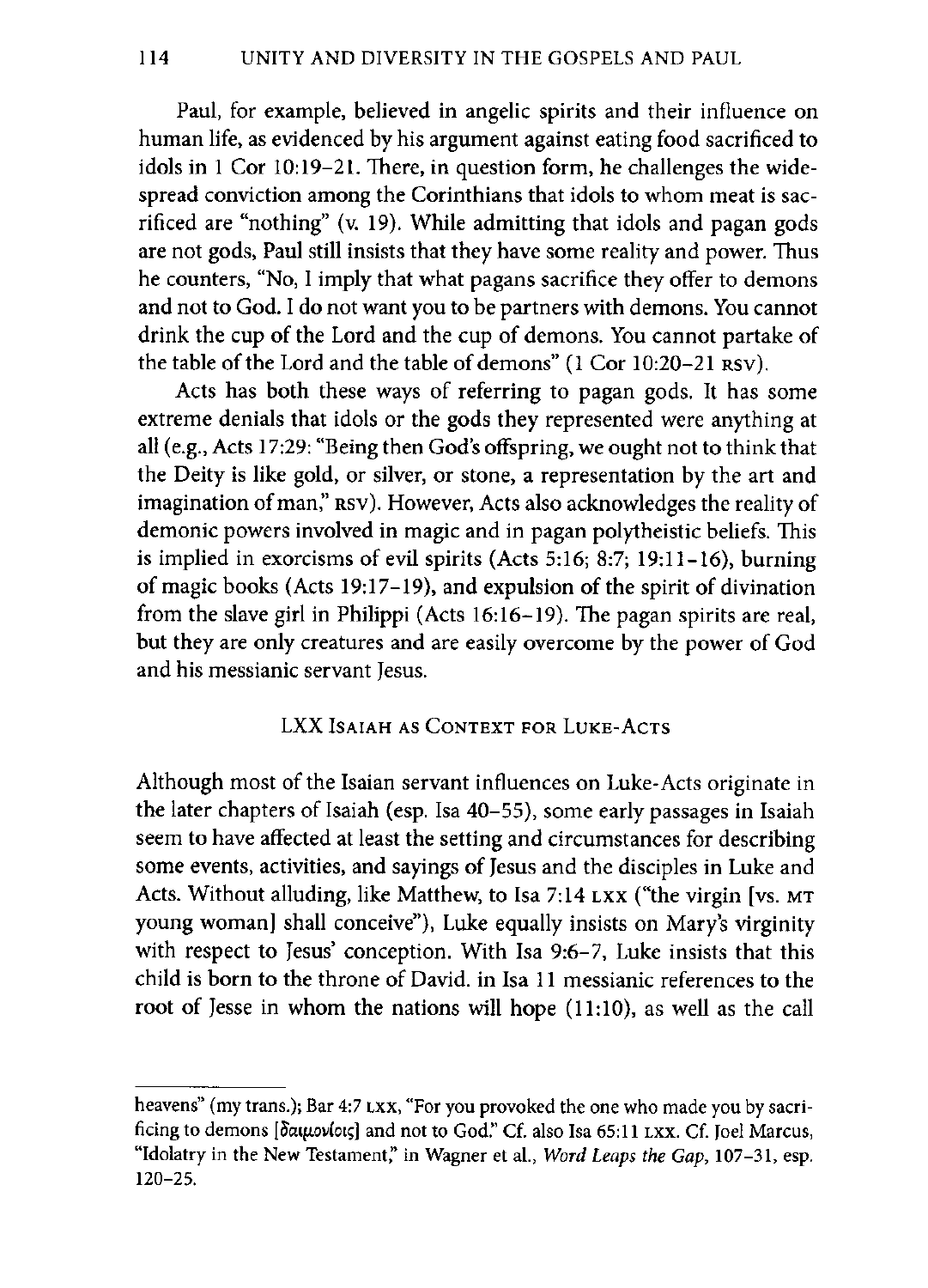to declare God's glorious deeds among the nations and in all the earth (12:4-5), seem relevant background for Luke-Acts.

Isaiah 37:16 quotes King Hezekiah's prayer to the Lord in the face of the Assyrian Sennacherib's threats, that "you alone are God of every kingdom of the world; you have made heaven and earth." In Isa 37:20 Hezekiah asks God to save Israel "so that every kingdom of the earth may know that you alone are God."

Isaiah 40 begins strong messages of consolation for Israel in her suffering for her sins after the destruction of jerusalem by the Babylonians. His prophecy of the voice in the wilderness who will proclaim the way of the Lord is applied to john the Baptist at the beginning of jesus' ministry in all four Gospels, and climaxes in the prophecy that "all flesh shall see the salvation of God" (Isa 40:5, quoted in Luke 3:6). jesus' mission will benefit not only the chosen people but "all flesh."

Isaiah 41 :8-10 addresses Israel as "my servant, lakob, whom I have chosen, the offspring  $[\sigma \pi \epsilon \rho \mu \alpha]$  of Abraham, whom I have loved." The Lord has chosen as servant and will not forsake the people Israel (v. 9). Isaiah 42 continues to certify that the people jacob is the Lord's (corporate) servant and Israel his chosen, on whom the Lord put his Spirit to bring forth judgment to the nations. He will not be overcome until he has established judgment on the earth and the nations hope in his name (42:1-4). The vocation of the servant is explicit in 42:6-7: "I have given you as a covenant to a race [είς διαθήκην γένους, "race" referring to Israel], as a light to the nations [είς φῶς ἐθνῶν]"

Although the context has continued to imply that the servant is the nation Israel, the servant who acts as covenant for the race of Israel in verse 6 has to be an individual servant ministering to the nation. As light to the nations, the servant Israel could be either the people Israel or the same individual servant commissioned to be a covenant for Israel. For the nations, the Lord's servant will "open the eyes of the blind," which is conversion imagery. Luke will take servant language that in Isaiah can have either corporate or individual referents and apply it to jesus (and Paul and other followers of jesus) as God's servant sent both to the chosen people and to the uncomprehending Gentiles.

Immediately following God's call to his servant in Isa 42:8 LXX, he declares his name as Lord God who will not give his glory "to another, nor my excellence to the graven [γλυπτοΐς, 'carved'] images." Isaiah 42:10-12 goes on to ask believing sailors and island dwellers to glorify God's name "to the end of the earth" (v. 10), to "declare his excellences  $\lceil \frac{d\rho}{d\rho} \rceil$  in the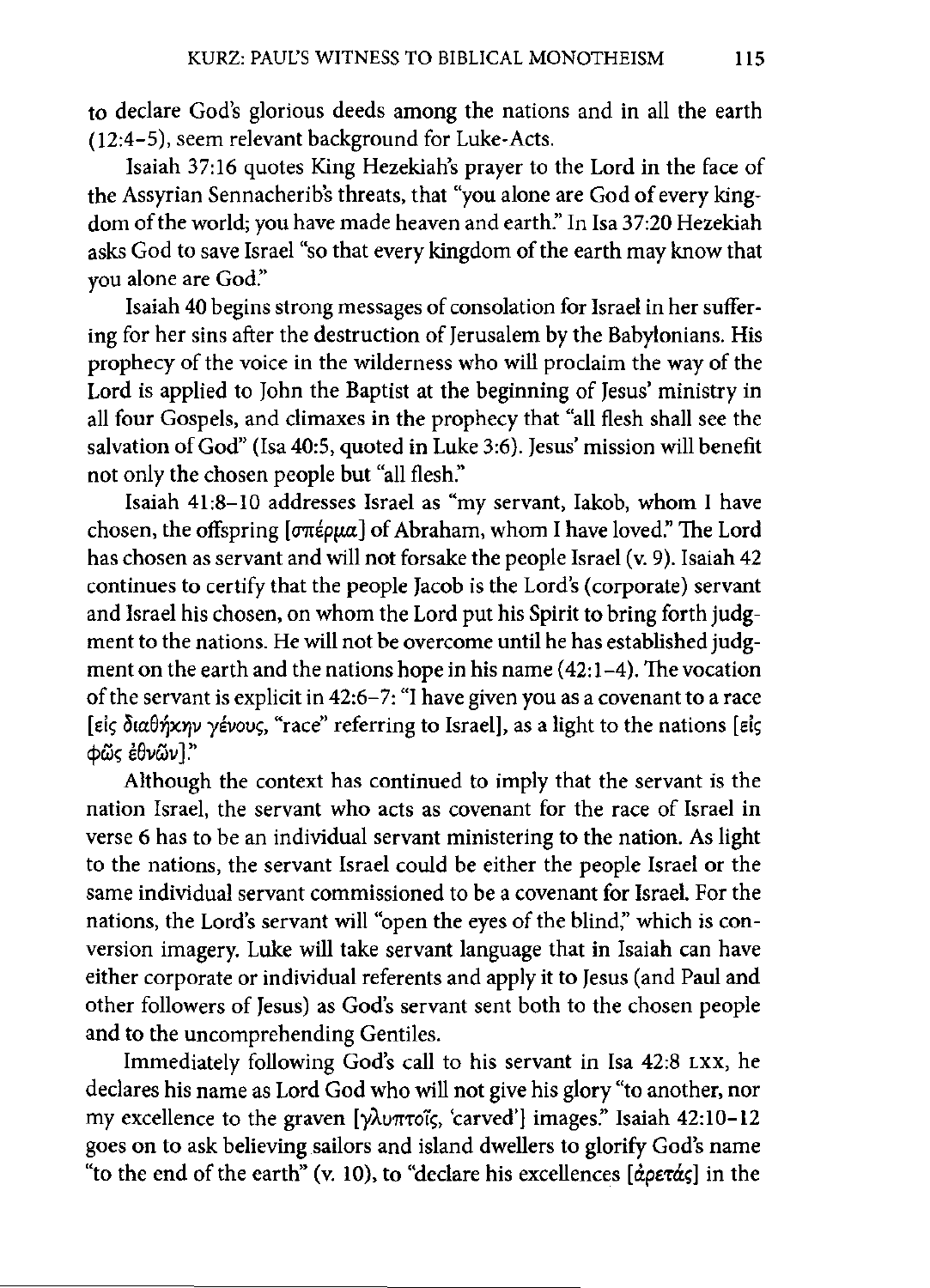islands" (v. 12). After promising all the ways that God would bless and help his people, the prophecy complains that the unfaithful people "turned away backward;' when they "trust in the graven images" and "say to the cast images, 'You are our gods'" (42:17). God's call to the servant is intimately related to his concern that his name be proclaimed everywhere and that idolatry and false worship by both his people and Gentiles be opposed.

Isaiah 43 then proclaims a gathering of all nations and rulers, before whom God insists that only he was able to predict what has come to pass. He asks God's people, "Be my witnesses," as God himself is a witness "and the servant  $[\pi a \tilde{\iota} \varsigma]$  whom I have chosen so that you may know and believe and understand that I am [ἐγώ εἰμι, the divine name]" (v. 10). Here not only the people are to be witnesses but also God himself and the individual who is called as God's servant to help the people comprehend God's divinity.

This servant is to help the people become witnesses that there was no other god before God, nor will there be any after (v. 10). Besides God, "there is none who saves" (v. II). Regarding these truths about the only true and saving God, God says of the people after they have been instructed by the servant, "You are my witnesses; I too am a witness" (v. 12). God goes on to promise that he will again save his people from Babylon in a new exodus (vv. 13-21).

In Isa 44 the Lord again calls Jacob his servant whom he has chosen and formed from the womb. "I am first ... besides me there is no god" (v. 6). God challenges other gods to duplicate God's ability to prophesy the future: "Who is like me? .,. let them declare to you the things that are coming before they come" (v. 7). To Israel he repeats, "You are witnesses whether there is a god besides me, and they were not formerly" (v. 8). If Israelites are God's witnesses, those to whom they witness seem logically to be or at least include Gentiles.

Isaiah 44:9-20 then mounts a vigorous polemic against idolatry and idol makers that mockingly describes the fashioning of idols especially from wood from the forest that the Lord had planted and his rain watered. With part of the wood, the artisan warms himself and cooks food. "But the rest they fashioned into gods, and they do obeisance to them. Half of it he burned up in the fire" and roasted and ate meat over it (vv. 15-16). "The rest he made into a graven god and does obeisance to it, and he prays, saying, 'Rescue me, for you are my god!'" (v. 17). This mocking picture of idolatry in Isaiah is probably a conscious exaggeration and caricature of actual pagan beliefs and practices, but this caricature of idolatry is a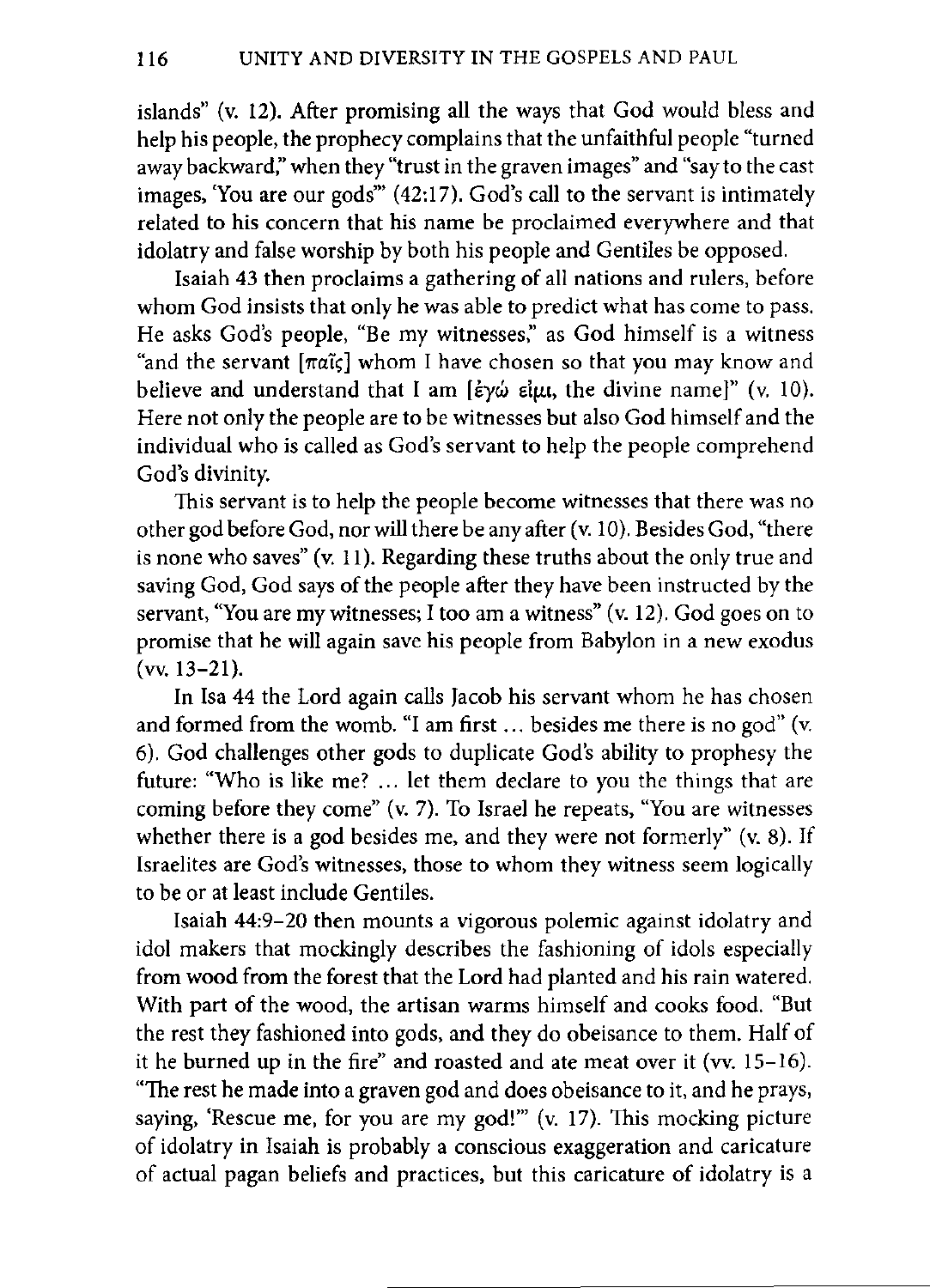common Old Testament topos or theme that is also taken up in the New Testament, for example, by Paul and in Luke-Acts.l3

Immediately following this anti-idolatry polemic is another address to Israel as "my servant" ( $\pi a\tilde{g}$ ). God urges Israel not to forget God, and assures him that his previous acts of lawlessness have been blotted out. However, Israel must return to the Lord, who will redeem him (Isa 44:21- 22). The prophecy in 44:24-28 refers to God who both redeems Israel and also created the universe. As universal creator, God will undo the pagan practices of ventriloquists and divinations, making foolish the so-called wise practitioners of magic "and confirming the words of his servant" (v. 26). This, in effect, is what God did through Paul when in Jesus' name he expelled the fortune-telling demon from the slave in Acts 16:18-19.

Isaiah 44 introduces the Persian king Cyrus, who liberated the Jews from Babylon and had Jerusalem rebuilt. It proclaims that God is the one "who tells Cyrus to be wise" and says to Jerusalem, "You shall be built, and I will lay the foundations of my holy house" (v. 28). God has such dominion over even a Gentile ruler because he is the only God and Creator of the universe.

Isaiah 45 describes a servant calling made directly to the pagan Cyrus, whom God by his authority over all nations and peoples has made "my anointed" ( $\gamma$  $\beta$ ( $\gamma$  $\sigma$  $\tau$  $\acute{o}$ s) ruler, whose "right hand I have grasped so that nations will obey before him" (Isa 45:1 LXX). This use of "anointed" for a pagan ruler rather than for a Jewish king (usually a descendant of David) is a startling innovation in this prophecy. God will remove obstacles to Cyrus's rule and give Cyrus hidden treasures, "so that you may know that I am the Lord God, the God of Israel, who calls your name" (v. 3).

God will call Cyrus for the sake of his servant Jacob and chosen Israel, even though "you did not know me:' To Cyrus God proclaims, "I am the Lord God, and there is no other god besides me, and you did not know me" (v. 5). Through Cyrus, all peoples "from the rising of the sun and from its going down may know that there is no one besides me. I am the Lord God, and there is no other" (v. 6). God proclaims that he has created everything and controls everything: "I am the Lord who does all these things" (v. 7).

This monotheistic prophecy to Cyrus goes on to say that God forms the clay like a potter, hence the clay cannot challenge the potter about what he is making (w. 9-10). God repeats that he "made the earth and humankind

<sup>13.</sup> Cf. Marcus, "Idolatry in the New Testament;' 107-31, esp. 108-11.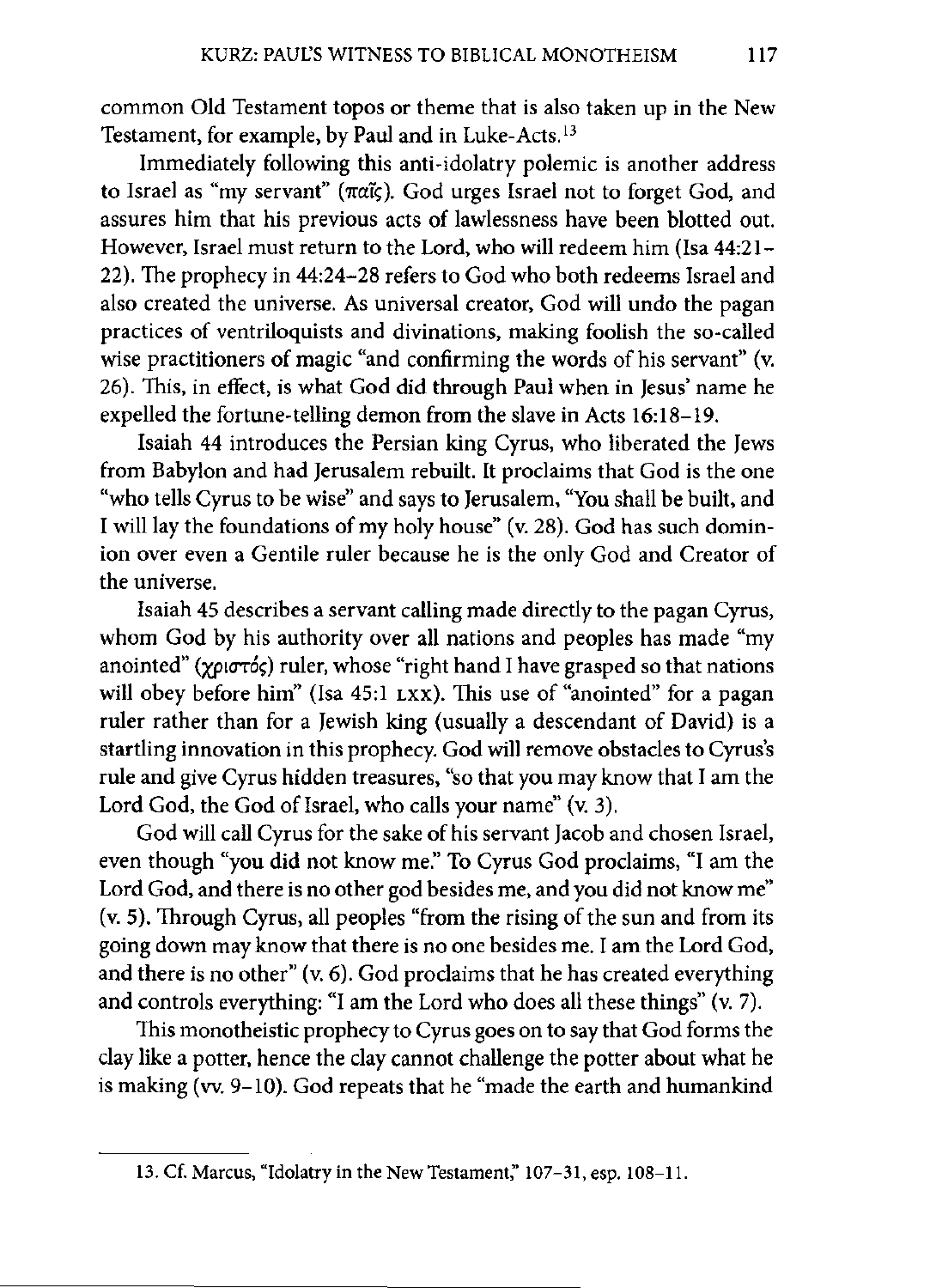upon it;' and he placed and commanded the stars. As creator of everything, he has raised Cyrus in righteousness, and Cyrus shall rebuild God's city "and turn back the captivity of my people, not with ransom or with gifts" but by his military power (v. 13). Nations "will do obeisance to you and pray in you, because God is in you" (v. 14). The Greek is less clear-cut than the Hebrew here about whether the nations perceive Cyrus himself as god or as having God present with him. However, the following verse, Isa 45: 15 LXX, clearly refers to God, not Cyrus: "For you are God, and we did not know it, O God of Israel, Savior."

Isaiah 45:20-25 then rebukes Jews who were being thus saved from among the nations, and those who ignorantly lift up wooden graven images or idols "and pray as if to gods that do not save" (v. 20). The identity of this last group is not obvious, for its description could refer both to exiled Jews and to the nations among whom they lived. Thus the exhortation in 45:22, "Turn to me, and you shall be saved, you who are from the end of the earth! I am God and there is no other," could refer (or later be interpreted to refer) to both Diaspora Jews and Gentiles from afar. The prophecy, "to me every knee shall bow and every tongue acknowledge God"  $(v. 23)$ , sounds like a universalist claim about God, and probably was so interpreted by Christians. However, the last verse directs these particular promises of God especially to Israel: "all the offspring of the sons of Israel shall be glorified in God" (v. 25).

Isaiah 46 then disaffirms the reality of the gods of Babylon and rebukes the people of Israel for heeding the so-called gods of their Babylonian conquerors instead of keeping their focus and hope on the only true and living God, the God of Israel. They should remember that it is God who has always rescued and saved them in their history. Not only can the Babylonian gods not save them, but the prophecy mocks them as gods who are fashioned by goldsmiths and have to be carried because they cannot move. Nor can such gods heed the people who cry out to them for help. The exiled Israelites are to remember God's many former deeds to save them, for he is the only God; he is the only one who prophesies the future and who fulfills his plan of salvation.

Isaiah 47 then prophesies the fall of Babylon, who had exiled Israel. God will deliver the Babylonians to defeat and shame, for they have defiled God's heritage (Israel). Though God had given his people over to the Babylonians, they had no mercy on the Israelites and oppressed them grievously. Babylon will suddenly become like a widow, and her impotent pagan enchantments and witchcraft and astrologers cannot help her. For Babylon there will be no salvation.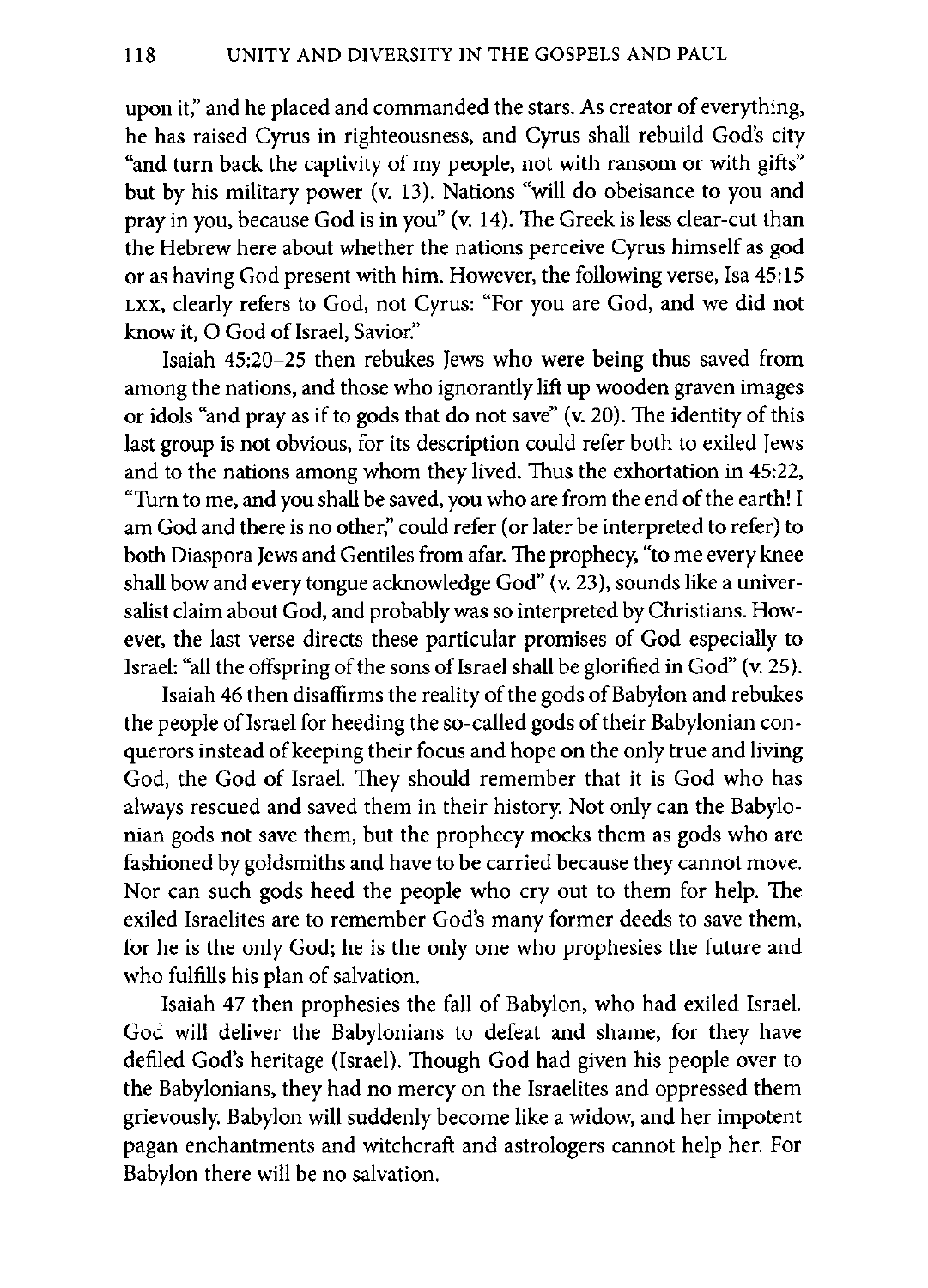Therefore, Isa 48 exhorts the Israelite exiles to leave Babylon and reminds them that his prophecies of liberation have come true (v. 3). God rebukes the Israelite captives because of their stubborn and persistent attribution of their salvation not to God but to idols (v. 5). God reminds the exiles that he is now saving them as he had formerly saved his people (from Egypt). He emphasizes that he, who alone has created heaven and earth, has now worked his will against Babylon (w. 6-14). He reminds the exiles that he alone is God who has shown them the way to go, but their disobedience has prevented the prosperity with which God wished to bless them (w. 17-19). Now they are to flee Babylon and proclaim the joy of their deliverance "to the end of the earth;' that the Lord has delivered his slave Jacob and will provide for their thirst from the rock in the desert (as in the exodus). But there is no rejoicing for the impious (w. 20-22).

Isaiah 49 is frequently cited as especially influential in the structuring of the Luke-Acts narrative.

**Just as Isa 61.1-2 provides a concise summary of Jesus' messianic** minis~ try [in the Nazareth pericope in Luke 4], so Isa. 49.6 proves to be equally **helpful for Luke in summarizing his narrative concerns. As David Tiede**  notes, "the allusion to Isa 49:6 [in Lk 2.32J ... might well be regarded as *a thematic statement of Luke's entire narrative:* **the call of the servant** *(pais)*  to restore the diaspora of Israel and to be a light to the Gentiles to the end of the earth  $^{\rm n14}$ 

In Isa 49 the servant's announcement of his vocation is surprisingly addressed not to the people Israel but to the islands and the nations. "Hear me, 0 islands; pay attention, 0 nations!" (v. 1). From its very first words, this direct address implies that God's call to his servant is projected more ultimately at proclaiming God to all nations, not only to Israel.

The servant's vocation by God even precedes his birth, as did the callings of Jesus and John the Baptist in Luke. "From my mother's womb he called my name" (v. I). God equipped his servant to be his spokesperson: he "made my mouth like a sharp dagger" (v. 2). He protected him till he was old enough to begin his ministry ("he hid me" and "in his quiver he sheltered me;' v. 2). Compare Jesus' hidden years at Nazareth under his

**<sup>14.</sup> Quoted from Mallen,** *Reading and Transformation of Isaiah,* **184, who cites with added italics Tiede,** *Prophecy and History in Luke-Acts, 31.*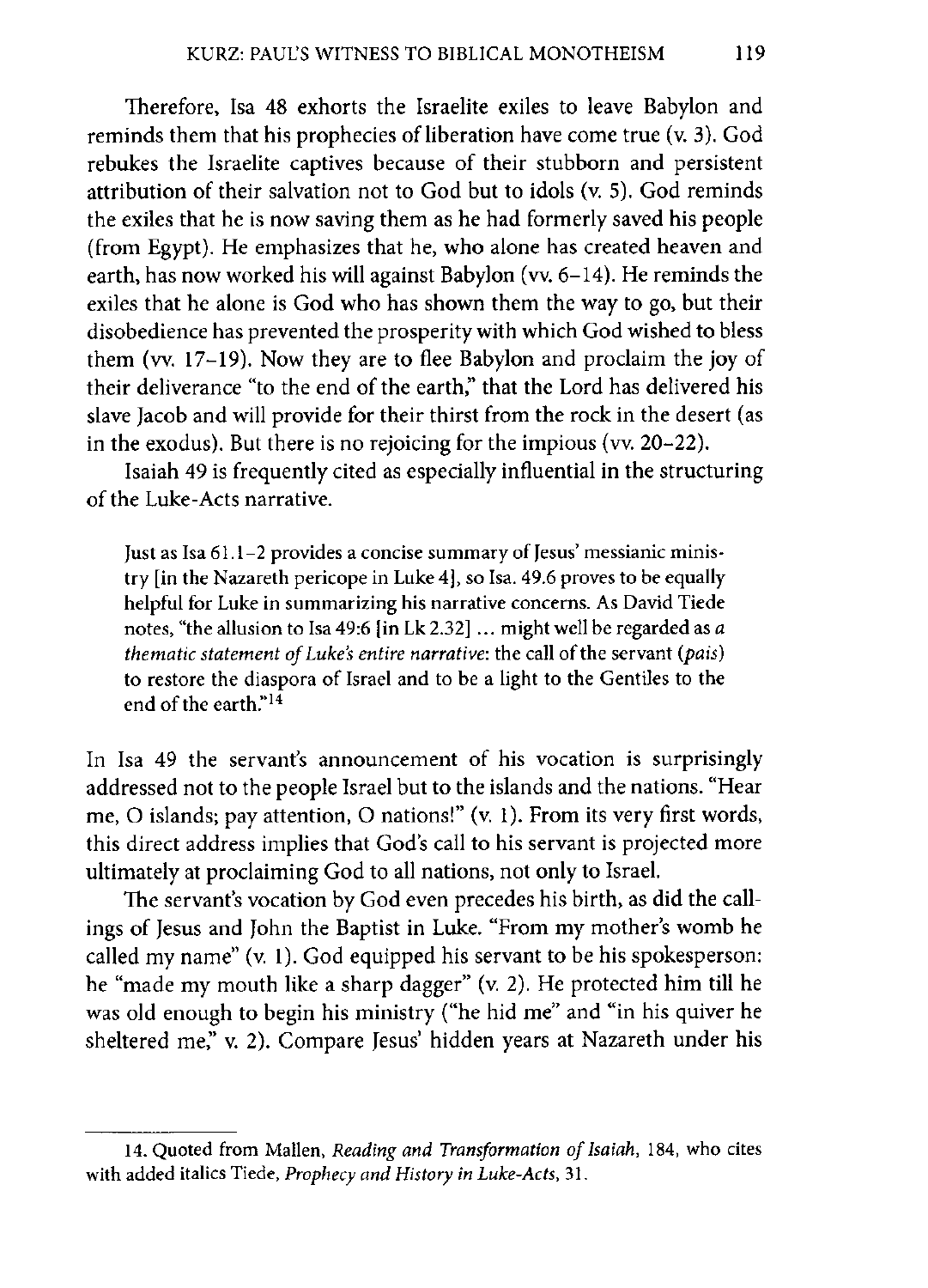parents' authority (Luke 2:51-52), until his manifestation to Israel at the age of "about thirty" (Luke 3:23).

The servant's complaint that his labor has been in vain is answered by God, "who formed me from the womb to be his own slave [δοῦλος], to gather lakob and Israel to him" (v. 5). Isa 49:6 LXX differs from the Hebrew, which calls the vocation to Israel "too light" or even "trivial" in comparison with being light to the nations (בוֹים). Instead, the LXX says, "It is a great thing  $[\mu \xi \gamma \alpha]$ , the opposite of 'too light'] for you to be called my servant, so that you may set up the tribes of lakob and turn back the dispersion of Israel." The LXX does, however, continue in closer approximation to the Hebrew: "See [an emphatic Greek ἰδού] I have made you a light to the nations, that you may be for salvation to the end of the earth"  $(v. 6)$ . The LXX drops the negative comparison of the servant's ministry to Israel that is in the Hebrew, and instead characterizes as "great" his outreach to Israel. However, it actually places more emphasis than the Hebrew on the servant's ministry also to the nations by calling special attention ("see," "behold") to this additional mission.

Isaiah 49:7-12 LXX continues the motif of the servant's commission both as "a covenant to the nations" and "to establish the land" (of Israel), to call "those in bonds" and in darkness to be returned from exile by God to their land: "Lo, these come from far away, these from the sea, but others from the land of the Persians" (v. 12). God will summon the nations to bring back Israel's sons and daughters and compel them to do obeisance to Israel and to "lick the dust of your feet" (v. 23). The prophecy ends with this promise: "Then all flesh shall perceive that I am the Lord who rescued you" (v. 26).

In the LXX, Isa 50 is in the mouth of the servant: "the instruction of the Lord opens my ears, and I do not disobey nor contradict. I have given my back to scourges and my cheeks to blows" and face to spitting (vv. 4-6; cf. Luke 18:31-33). The servant willingly accepts suffering and humiliation that is occasioned by his preaching. He puts his trust in the Lord's help to keep him from being put to shame (vv. 7-9; cf. Luke 22:42). The servant and those to whom he speaks trust in the Lord, even though the Lord allows sorrow to come upon them (vv. 10-11).

Isaiah 51 LXX further exhorts the people to trust the Lord, who raised and multiplied a great number of descendants from the one man Abraham and his wife, Sarah. God will comfort his people in the most desolate situations. God promises that "a law will go out from me, and my judgment for a light to nations" (v. 4). God's "salvation will go out, and the nations will hope in my arm" (v. 5).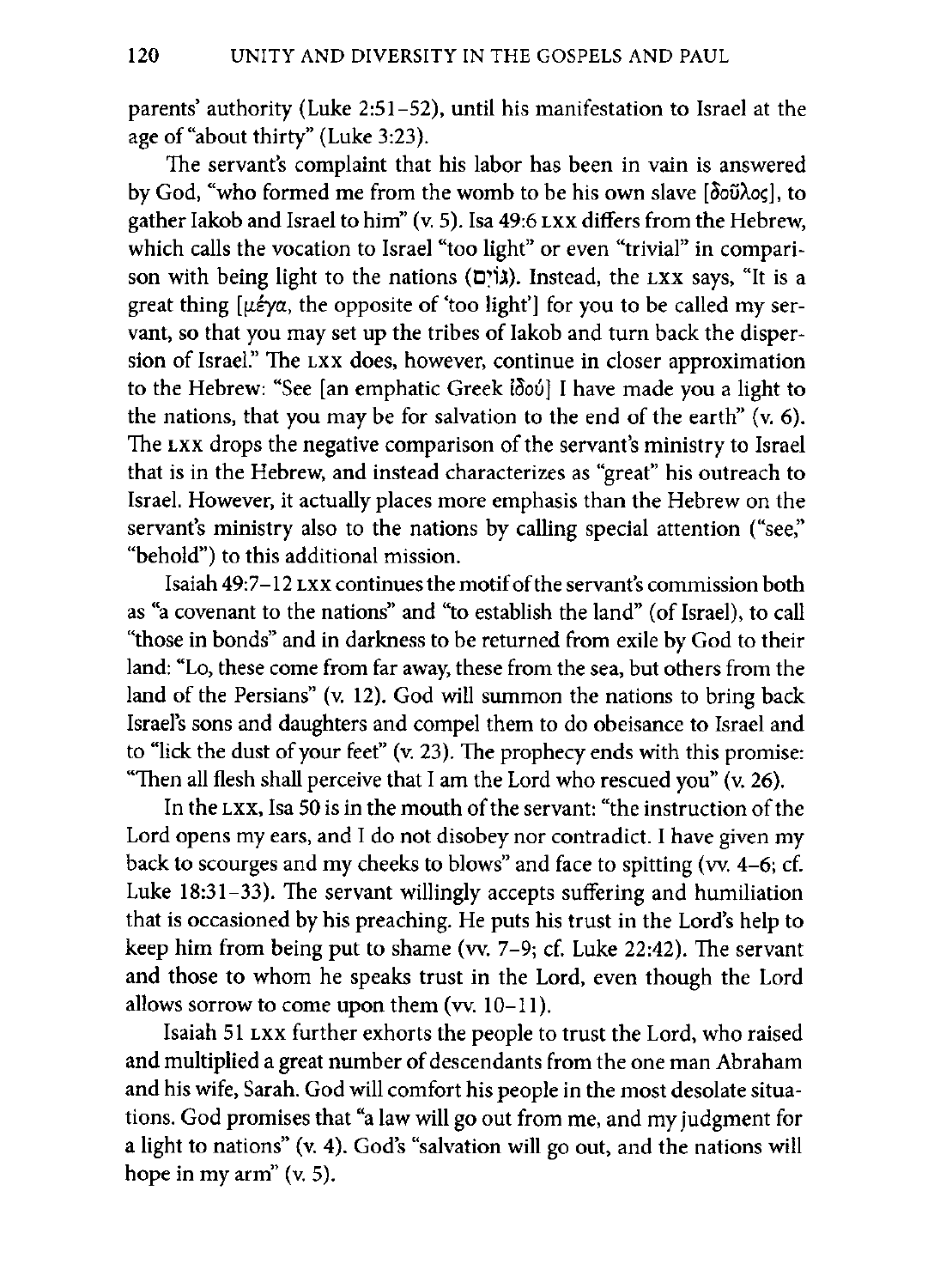Isaiah 52:13-53:12 has been intensively investigated as the song of the suffering and triumphant servant of the Lord. Acts 8:32-33 explicitly quotes part of this song, Isa 53:7-8, and applies it to Jesus (Acts 8:35). Isaiah 53 LXX goes on to note that the servant had no glory or honor, and he was not esteemed by humans. But he is bearing our sins and is wounded because of our lawless acts, for on him was the punishment or discipline  $(\pi\alpha\delta\epsilon\alpha)$  that led to our peace, so that we were healed by his bruises.

Because we, like sheep, all went astray, the Lord handed him over (παραδίδωμι) for our sins (Isa 53:1-6). Luke repeats the term "hand over" in several passion prophecies by Jesus (e.g., Luke 9:44; 18:32; 20:20), in reference to Judas handing Jesus over (22:21-22; 23:48), and in prophecies that Jesus' disciples also will be handed over to persecution (21:12, 16). The Servant accepted this injustice without protest, in silence. His life was taken from this earth. He was put to death because of the lawlessness of God's people (vv. 7-8). The Greek reference to God giving the wicked for his burial is less clear than the Hebrew reference to the servant having a grave assigned among the wicked. In any case, the reason given is that the servant committed no lawlessness *(avoula, v. 9; cf. the centurion's dec*laration at the cross, "Certainly this man was innocent  $[\delta x]$ ." Luke 23:47 RSV).

The Lord will then vindicate his servant (Isa 53:10-12 LXX), to "cleanse him [καθαρίσαι, 'purify'] from his blow  $[πληγη̃<sub>5</sub>]'$ " (v. 10 LXX). This differs from the Hebrew text, in which the Lord crushes him. Isaiah 53:12 LXX, like the Hebrew, then promises reward for the servant because he bore the sins of many and was handed over for them.

Isaiah 55:3 has a *crux interpretum* in the LXX and its quotation in Acts 13:34: "I will make you an everlasting covenant, the sacred things of David that are sure" (v. 3; Greek τὰ ὅσια Δαυιδ τὰ πιστά, Hebrew "reliable mercies to David'').!s God's promises to David will be fulfilled in the servant (in Acts, particularly by the resurrection of the servant Jesus).

God has established David "as a testimony among the nations, a ruler and commander for the nations" (v. 4). "Nations that did not know you shall call upon you, and peoples that do not understand you shall flee to you for refuge, for the sake of your God" (v. 5). This reference to an indi-

<sup>15.</sup> See Mallen, *Reading and Transformation of Isaiah,* 110, 124; joseph A. **Fitzmyer, S.J., The** *Acts of the Apostles: A New Translation with Introduction and Commentary* (AB 31; New York: Doubleday, 1998), 517; Luke Timothy johnson, The *Acts*  of the Apostles (SP 5; Collegeville, Minn.: Liturgical Press, 1992), 235.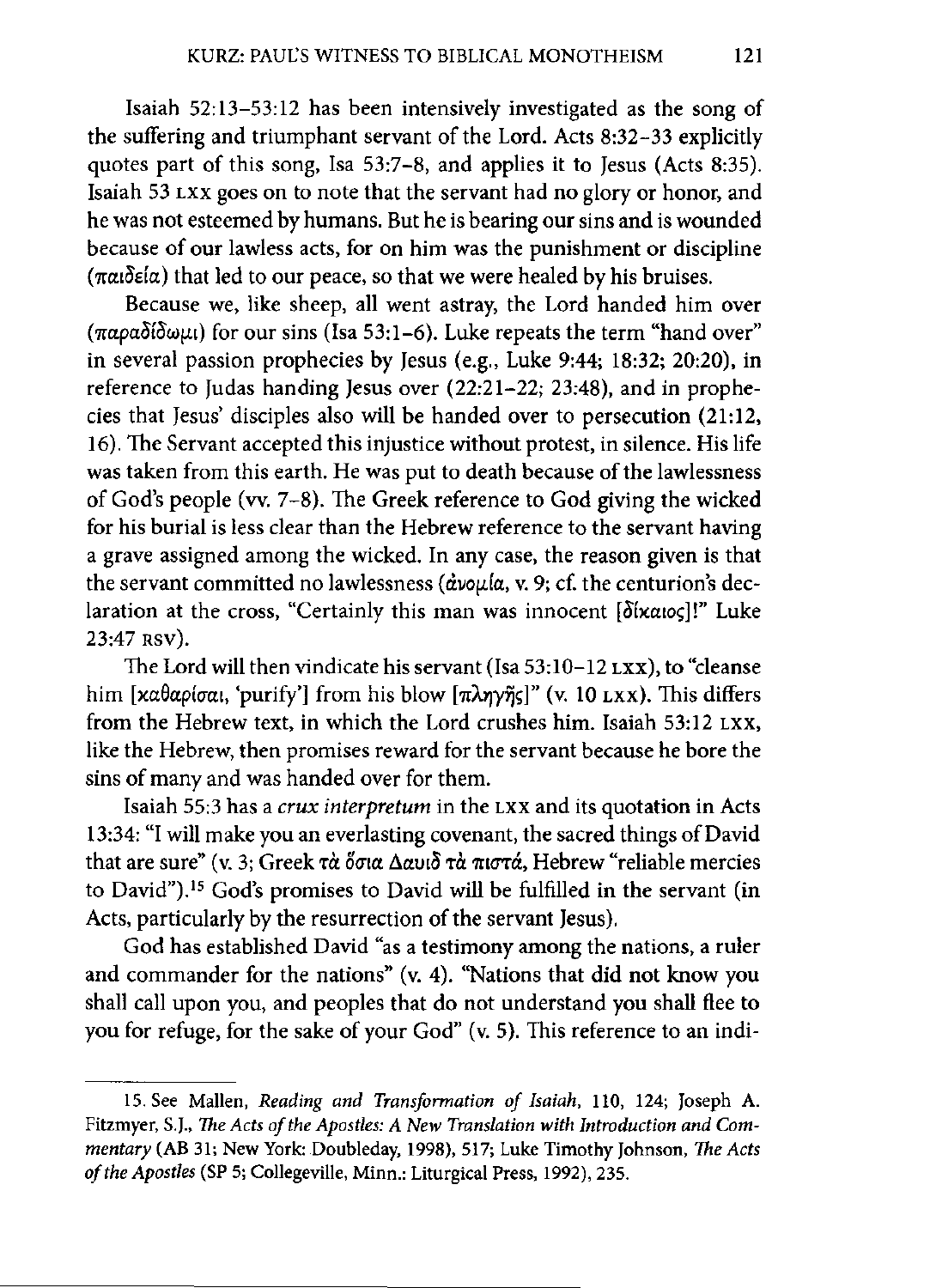vidual person who is in the Davidic tradition combines Davidic kingship with the servant's mission. This descendant of David who will be deliverer of nations is readily identified by Christians as the messianic savior, Jesus.

The prophecy in Isa 56 LXX proclaims that God's house (temple) welcomes any person who keeps God's Sabbaths. Neither should the foreigner  $(d\lambda\lambda oy \epsilon v\eta\varsigma)$  say that God will separate him from his people, nor should the eunuch say he is a "dry tree" (v. 3) excluded from God's people and the temple. If even a eunuch keeps the Sabbaths, he will be welcome in the temple (as also in Wis 3:14 and Acts 8:34-39). God says to the eunuchs who hold fast his covenant that he will give them in his house (temple) "an esteemed place, better than sons and daughters; I will give them an everlasting name" (v. 5).

"And to the aliens who cling to the Lord ... so that they may be his male and female slaves ... I will bring them into my holy mountain and make them joyful in my house of prayer" (Isa 56:6-7). Their sacrifices will be accepted on God's altar, "for my house shall be called a house of prayer for all the nations" (v. 7). This prophecy welcomes all nations into God's temple, but in Isaiah it still seems to presuppose that the eunuchs and aliens become Jews subject to Jewish laws like the Sabbath. In Acts, however, the Ethiopian eunuch is baptized as a full member into the community and foreign converts are given equal standing with Israelites from birth, without eunuch or converts being circumcised.

In Isa 57:3-13 there follows a forceful condemnation of God's faithless people who turn to idolatry. They are blamed for calling on idols under trees, slaughtering children in ravines, and sacrificing and pouring out libations to pagan gods. "Shall I not therefore be angry for these things?" (v. 6). God further denounces his people for supposing that if they deserted their Lord they would obtain greater blessings from these foreign gods (v. 8). The people did not stop sinning or turn back to God to plead again for their needs. Although they feared other gods, they forgot their own God; therefore, let the other gods deliver them when they call for help. Those who cling to God, however, shall possess the earth and inherit Mount Zion  $(vv. 10-13)$ .

Isaiah 61 LXX relates in the first person another calling by God and anointing by God's Spirit to minister to those in darkness and need. In the Lukan Gospel Jesus applies this calling to his own ministry (Luke 4:16-21), so that this Isaiah prophecy structures the individual stories about Jesus' ministry into a coherent narrative. "The spirit of the Lord is upon me, because he has anointed  $[\xi \gamma \rho \sigma \xi \nu]$  me" (v. 1). The one called is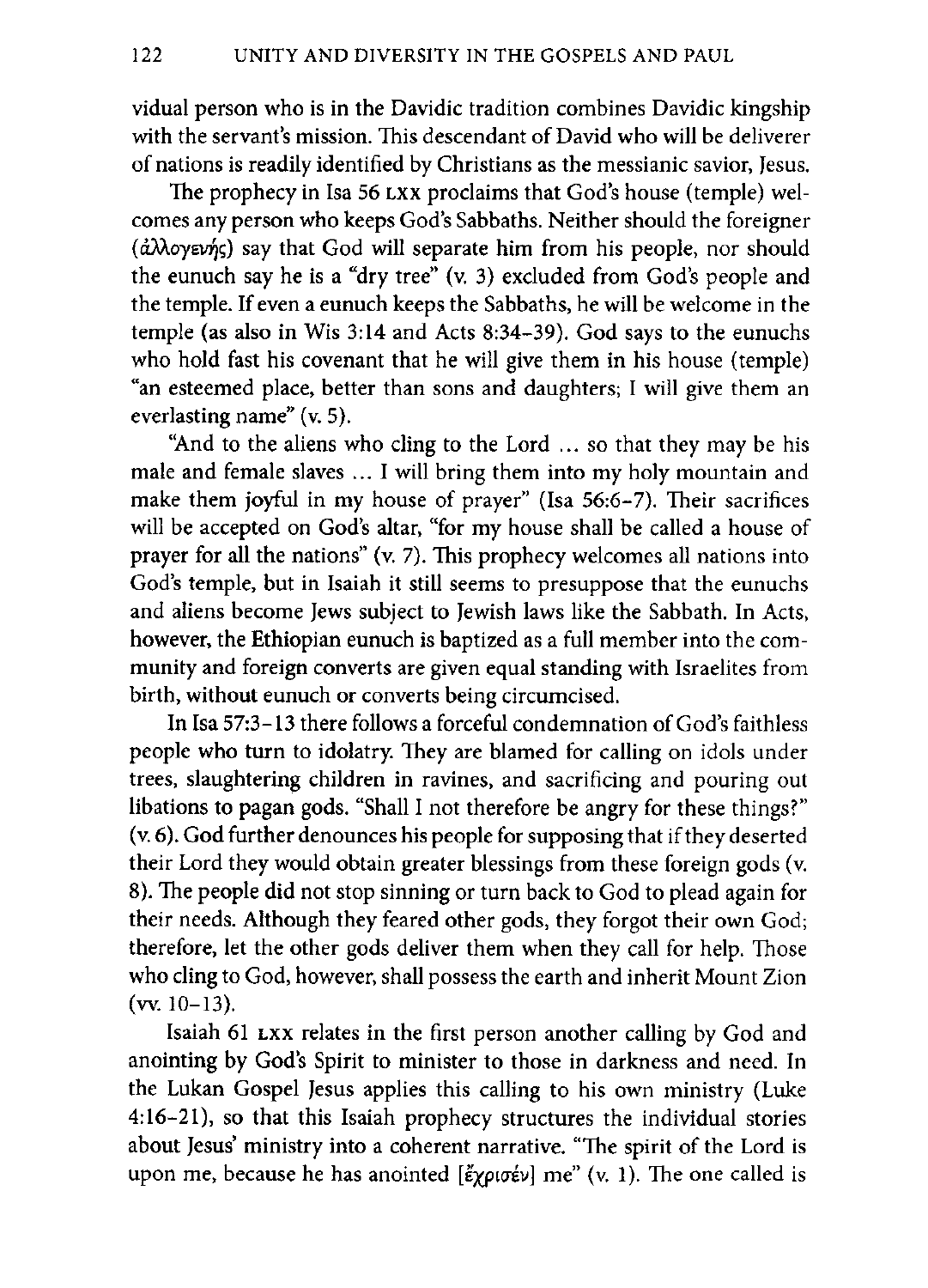sent "to bring good news to the poor, to heal the brokenhearted, to proclaim release to the captives, and recovery of sight to the blind, to summon the acceptable year of the Lord and the day of retribution, to comfort all who mourn" (vv. 1-2). The prophecy goes on to promise that God "will make an everlasting covenant with them:' And "their offspring and their descendants shall be known among the nations" (vv. 8-9), because they are blessed by God. All nations shall know of and admire Israel.

Isaiah 62 LXX portrays God's light shining forth from Jerusalem for all nations to see. God will make Jerusalem his bride, no longer known as Forsaken (vv. 1-5). God will post sentinels on Jerusalem's walls who will never cease talking about God. God will forever protect her (vv. 6-9). God says to "lift up a signal [σύσσημον] for the nations" (v. 10). The Lord makes the message heard to the end of the earth that God comes as the Israelites' savior and calls them a holy people redeemed by him (vv. 11-12). As Acts 26:26 expresses it, God's salvation of his people is widely known even among the nations, for "this was not done in a corner" (RSV).

Isaiah 65 LXX is another divine complaint against the chosen people. Its vehement denunciations of the Israelites' pagan sacrifices and idolatry sheds light on the importance of monotheism and indictment of idolatry in the Greek version of Isaiah that influenced the later narratives of Luke-Acts (vv. 1-3a). The divine charge against the idolatry of God's people includes this accusation, "they sacrifice in the gardens and burn incense on bricks to the demons  $\delta$ alfloviol, inferior divinity or (evil) spirit], which do not exist" (v. 3b). The Hebrew lacks "to the demons, which do not exist," but states simply, "sacrificing in gardens and burning incense upon bricks" (Isa 65:3b RSV). By the time of the New Testament and already intimated in Greek Isaiah, the question about the existence of pagan gods was being answered by suggesting that the beings previously referred to as gods were actually demons, spirits created by God who rebelled against God. Therefore, they, like humans, were creatures, not other gods.

Isaiah 65:3b LXX seems somewhat ambivalent about even this mention of demons, as evidenced by its added qualification, "who do not exist." However, a similar later substitution of "demon" for a god in 65:11 LXX does not mention any doubt about its existence. The Hebrew says, "who set a table for Fortune, and fill cups of mixed wine for Destiny" (RSV), in which both Fortune and Destiny are generally understood as gods of Israel's neighbors. The Greek substitutes, "and prepare a table for the demon [δαίμων, in Hellenism, an inferior divinity; in the NT, an evil spirit], and fill a mixed drink for Fortune [τύχη, 'fortune, chance']."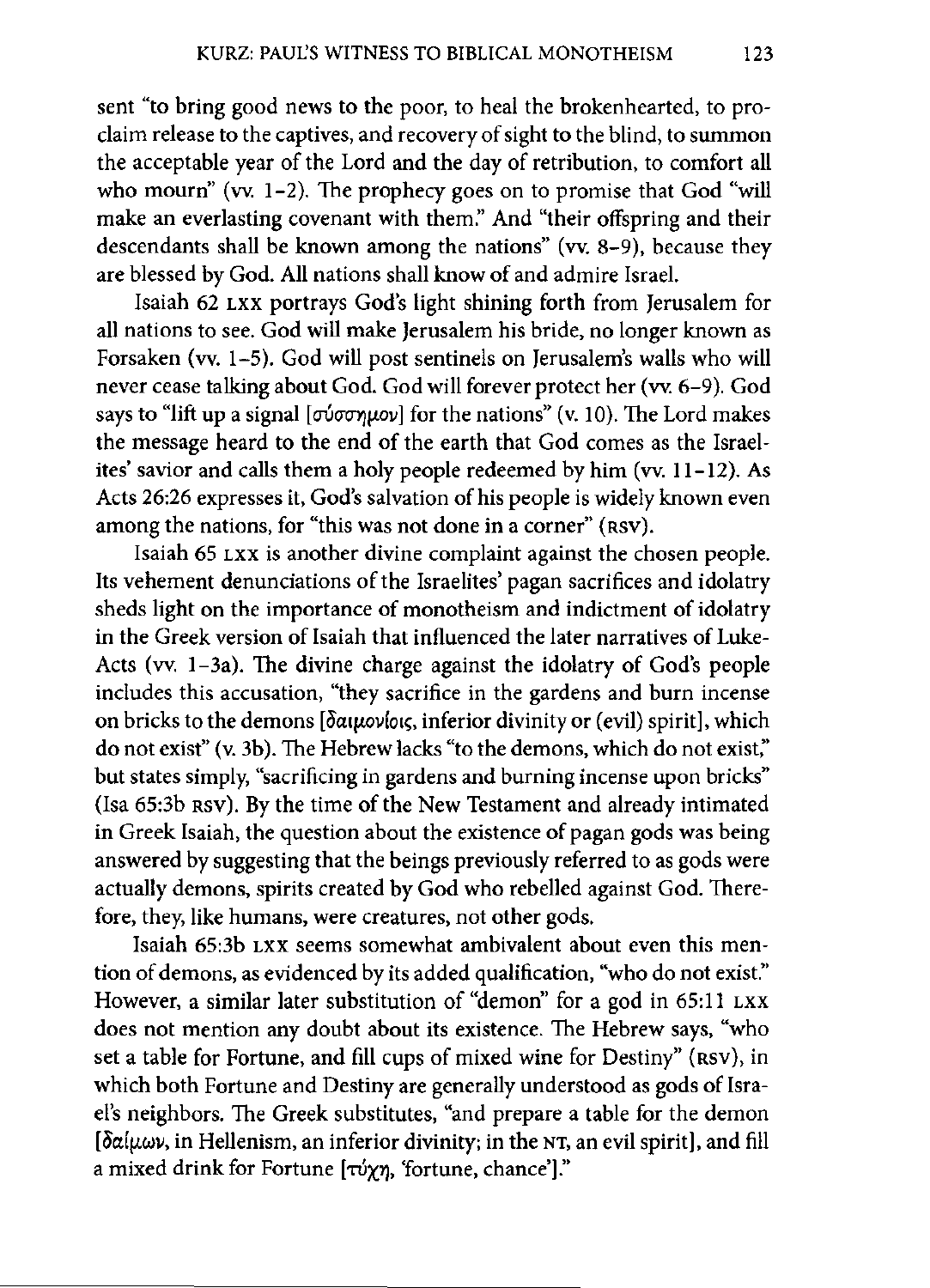Isaiah 65:4-5 LXX makes further accusations of idolatrous worship and practices: the people sleep in tombs to receive dreams and eat swine flesh and broth from sacrifices. Therefore, God's anger flared against their sins and those of their ancestors, burning incense on mountains and reviling God on hills (v. 6). But for the sake of a faithful minority, God will not destroy the whole people (v. 8; cf. Abraham and God concerning Sodom, Gen 18:23-32). Rather, God will bring the offspring of Jacob and Judah to inherit his holy mountain (Zion) and dwell there. And those who sought God shall have herds and flocks (vv. 9-10). But those who forsake God and "prepare a table for the demon and fill a mixed drink for Fortune;' God will deliver to the slaughter because they did evil in his sight (vv. 11-12).

The book of Isaiah ends with a prophecy spelling out true and false worship of God. Isaiah 66:1-2 LXX is quoted verbatim in the climax of Stephen's speech (Acts 7:49-50). Stephen's speech had pointed out that God had rejected David's request when he asked to build God a house to replace the tent of God's presence in the wilderness. However, Solomon did build God a house (Acts 7:44-47). Stephen comments, "Yet the Most High does not dwell in houses made with hands" (Acts 7:48). The expression that houses are "made with hands" alludes to prophetic references to idols made with hands (Isa 31:7; Bel 5), and is here applied by Stephen to Solomon's building the temple. As God is not present in idols, neither does he live in houses made by human hands.

Compare Paul's argument to the philosophers of Athens in Acts 17:24-25: "The God who made the world and everything in it, being Lord of heaven and earth, does not live in shrines made by man, nor is he served by human hands, as though he needed anything, since he himself gives to all men life and breath and everything" (RSV). Stephen's speech then justifies this critical commentary on Solomon's building the temple by quoting Isa 66:1-2 LXX in Acts 7:49-50: "Heaven is my throne, and the earth is the footstool of my feet; what kind of house will you build for me, or what kind will be the place of my rest? For all these things my hands have made."

Isaiah 66:3-5 LXX goes on to reject several forms of sacrifice and worship, but it adds to the Hebrew a reference to "the lawless" (ἄνομος), in order to make the context and point clearer than the more cryptic and disturbing contrasts in the Hebrew. The Hebrew shockingly equates, "He who slaughters an ox is like him who kills a man, he who sacrifices a lamb, like him who breaks a dog's neck" (Isa 66:3 RSV). The LXX has instead, "But the lawless who sacrifices to me a calf is like one who kills a dog," providing a reason for the rejection of his sacrifice, because he is lawless and does not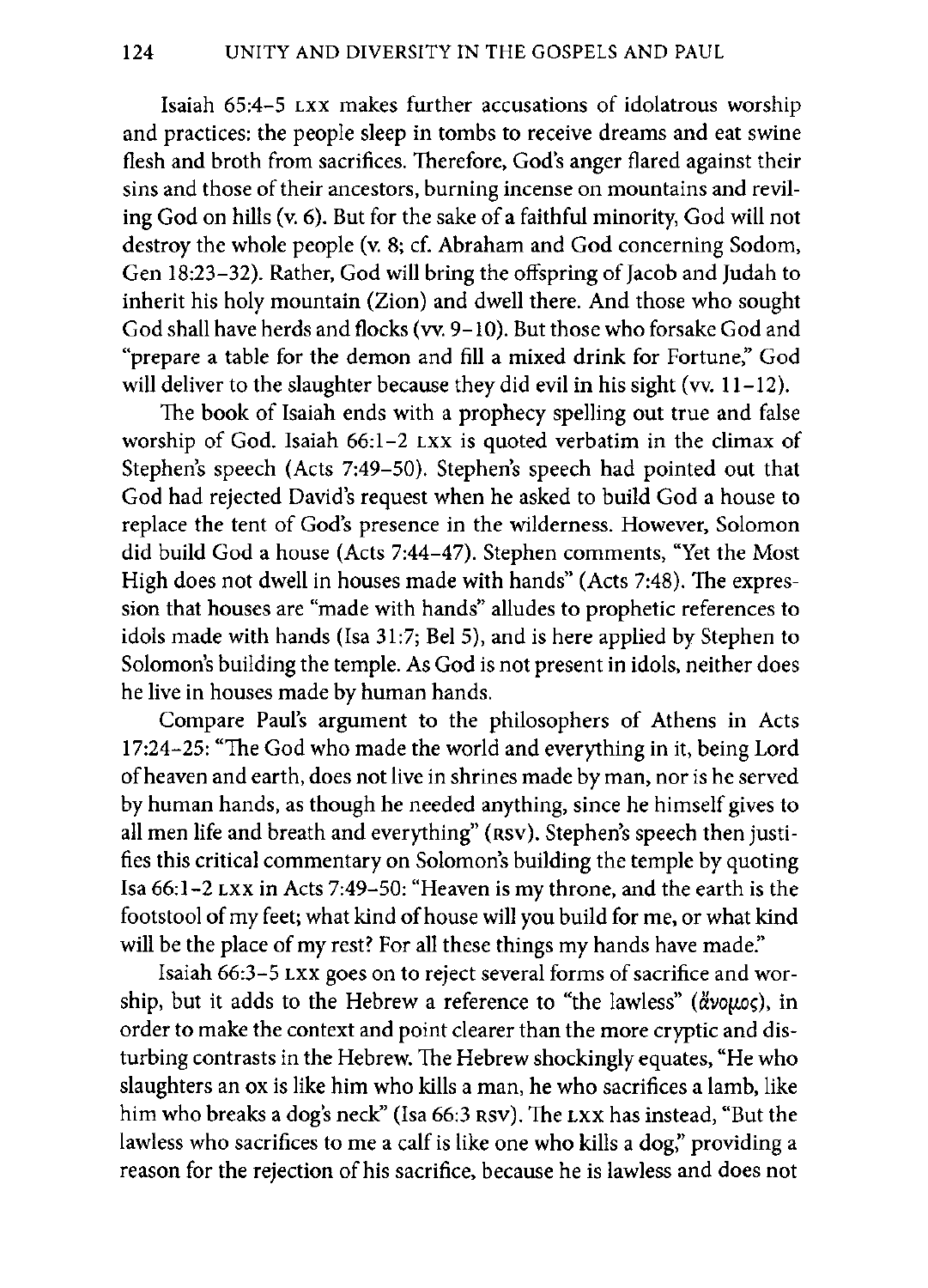follow God's ways. Likewise those who offer fine flour are like those offering swine's blood. These rejections by God are also explained as due to the people choosing their own ways instead of God's (v. 4).

Isaiah 66:18-21 LXX is a prophecy of God gathering the nations that points to important context for the later ministry and events in Acts. "I am coming to gather all the nations and tongues, and they shall come and see my glory" (v. 18). "And I will leave signs  $[\sigma \eta \mu \epsilon \tilde{\alpha}]$  upon them, and from them I will send forth those who are saved to the nations, to Tharsis and Phoud ... and to Greece and to the islands far away—those who have not heard my name nor seen my glory, and they shall declare my glory among the nations" (v. 19).

"They shall bring your kindred  $[d\delta \epsilon \lambda \phi \omega \zeta]$  from all the nations as a gift to the Lord ... into the holy city Ierousalem" (Isa 66:20a). They will do this "as  $[\omega \varsigma \, d\nu]$  the sons of Israel bring to me their sacrifices with psalms into the house of the Lord" (v. 20b, my trans.). "And I will take for myself some of them as priests and as Leuites, said the Lord" (v. 21). Finally, month after month "all flesh shall come before me to do obeisance in Ierousalem, said the Lord" (v. 23).

There is some doubt about whether this refers to Oiaspora Jews or Gentiles, but with my translation they can be understood to be Gentiles. Especially when read as an inclusio with Isa 56: 1-8 about foreigners and eunuchs being accepted into God's people and invited to worship in the temple, the reference here seems to be to Gentiles. At least, that may well have been how Luke could have interpreted it.

Gentiles would thus be portrayed as coming in pilgrimage to Jerusalem, with some of them even being accepted in God's people as priests and Levites. It is not a strained construal for Acts to reinterpret and apply Isaiah's influx of Gentiles into God's people in Jerusalem as the influx of Gentiles into God's people when Paul and Jesus' disciples convert them in their native places, without their having to go to Jerusalem or to be circumcised and accept the law (cf. Acts 15), as Isaiah pictures them doing.

> PAUL'S MISSION AS CONTINUING ISRAEL'S WITNESS TO THE ONE GOD AND OPPOSITION TO IDOLATRY

There remains space only for some brief examples from Paul's Gentile ministry that illustrate how it continues the mission of the Isaian servant of the Lord to witness to all nations about the sole living God and to combat Gentile idolatry and worship of pagan gods. Kavin Rowe treats the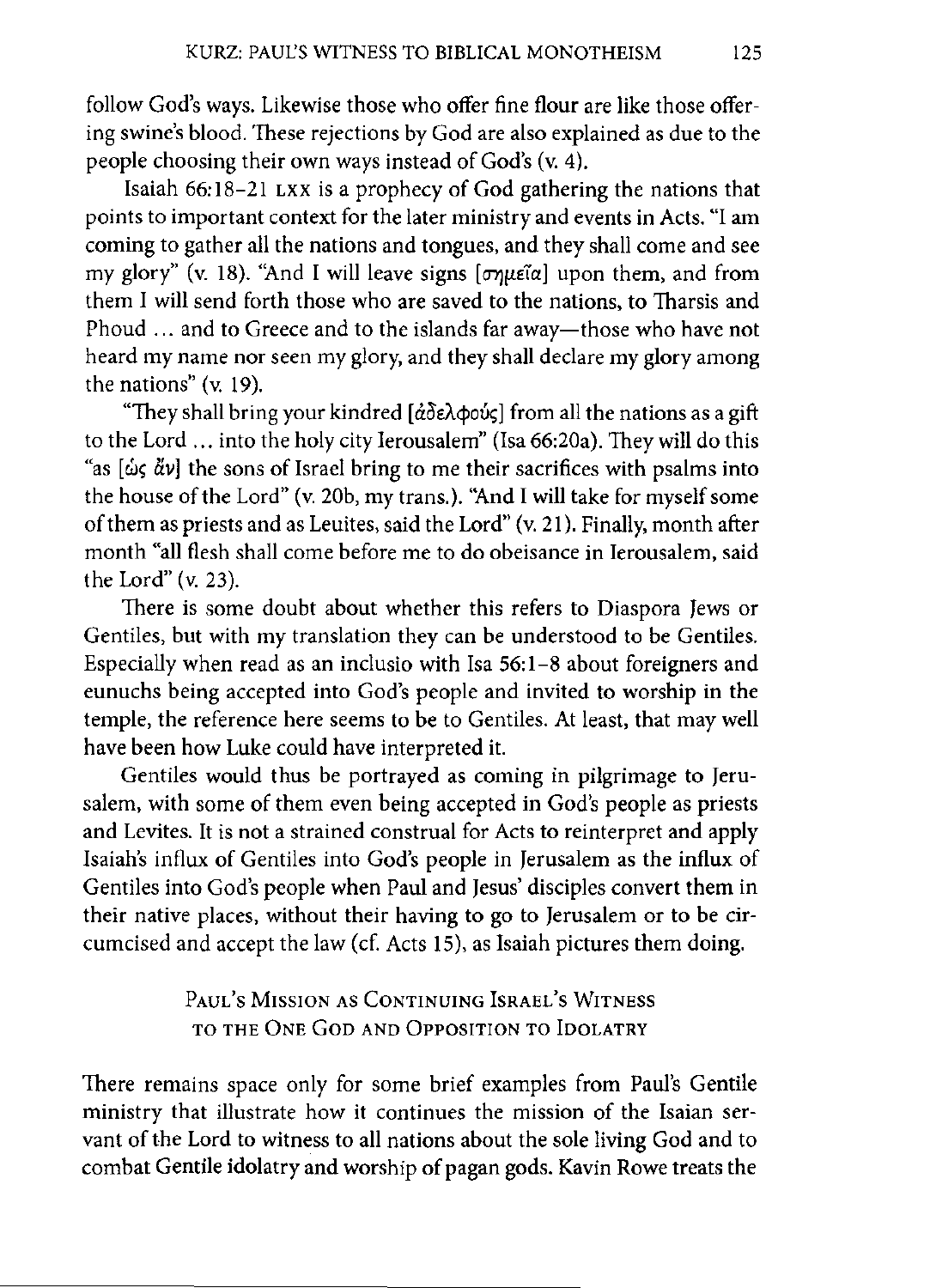reaction to Paul and Barnabas after the healing of the lame man in Acts 14:12-19 and to Paul and Silas after the exorcism of the fortune-telling spirit from the slave girl in Acts 16:16-23.16 At Lystra, Paul and Barnabas utterly reject the pagan interpretations of their healing of the lame man as the appearance of gods in human form, as well as their attempts to sacrifice to them as Hermes and Zeus. Because Paul's message about the one living God working through human instruments completely undermines their cultural worldview about gods and sacrifices, the crowd's sudden shift from worshiping to attempts to kill Paul and Barnabas is understandable.

Similarly, the vulnerability of the fortune-telling spirit in Philippi to expulsion by the greater power in the name of Jesus Christ destroys not only the source of income for the owners of the fortune-telling slave, but in principle is a threat to all in Philippi who profit from magic or spirits (Acts 16). Likewise, Paul's preaching against idolatry in Ephesus in Acts 19 leads to riots inspired by a silversmith whose living by making idols is threatened by Paul's message. Even in the more "philosophical" setting of Athens, Paul's speech pointedly attacks idolatry, polytheism, and the alleged need of the one living Creator God for houses or for anything humans could supply for him (Acts 17:16-32).

These are just some examples of what scholars have treated as merely humorous novelistic tales to enliven the narrative of Acts. But they illustrate how, throughout much of Paul's ministry to Gentiles in Acts, his preaching had to be rooted in the message of Jewish monotheism and attacks on pagan idolatry and religiosity. Before Paul could proclaim Christ, he had to first substitute for pagan cultures based on idolatry and polytheistic worldviews the biblical message and worldview of the sole living Creator God who created all things and will judge all humans (e.g., Acts 17:22-32). Because this biblical worldview so radically undermined the prevalent polytheistic cultures of their time, Paul and early Christians suffered intense persecution from many of the Gentiles whom they tried to evangelize as God's servants.

#### EPILOGUE

In this essay I have suggested that emphasis in the later chapters of Acts on the role of the servant of the Lord (especially but not exclusively from

<sup>16.</sup> Rowe, "Acts and Identity of God," 248-63.